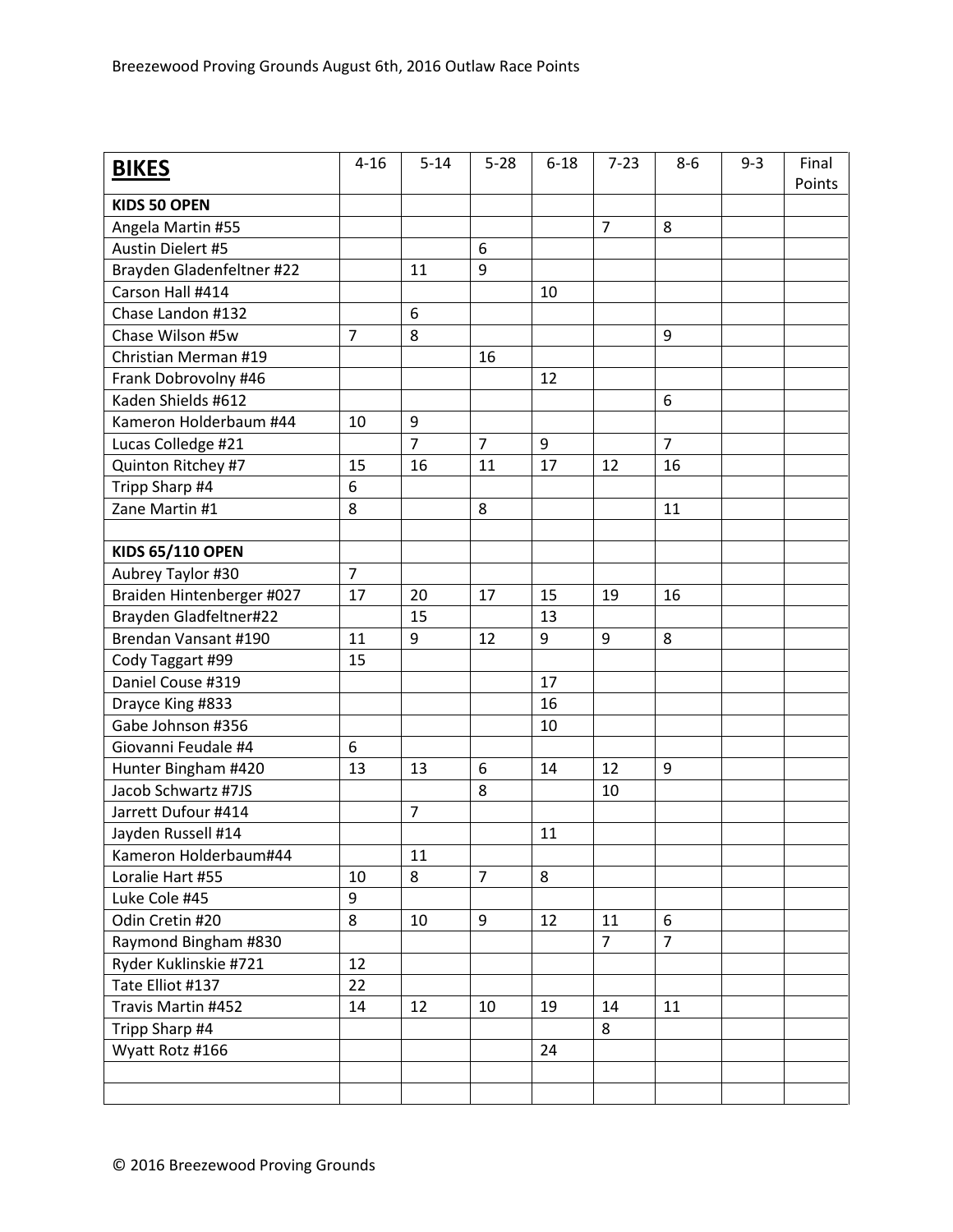| <b>KIDS 85/150 OPEN</b> |                |                |                |                |                |                |  |
|-------------------------|----------------|----------------|----------------|----------------|----------------|----------------|--|
| Adam Zimmerman #5       |                |                |                | 13             |                |                |  |
| Alicia Hurst #119       |                |                | 9              | 11             |                |                |  |
| Ari Ramond #740         | 17             | 11             | 13             | 14             | 8              | 15             |  |
| Austin Long #1          |                |                |                |                |                | 12             |  |
| Braden Hintenber#027    |                |                |                |                |                | 13             |  |
| Brady Lanzendorfer #754 | 13             |                |                |                |                |                |  |
| Branen Kaufmann #53     |                |                | 8              |                |                |                |  |
| Brent Barnhart #120     |                |                |                |                | $\overline{7}$ | 8              |  |
| Campbell Walls #993     | 11             |                |                |                |                |                |  |
| Chase Bonamo #211       | 8              |                |                |                |                |                |  |
| Chuckie Niorin #285     |                |                | 11             |                |                |                |  |
| Cody Taggart #99        | 15             |                |                |                |                |                |  |
| Couper Kerns #18        | 22             | 13             | 20             | 17             | 11             | 21             |  |
| Dayne Miller #28        | 9              |                |                |                |                |                |  |
| Dillon Wakefield #36    | 10             |                |                |                |                |                |  |
| Dominick Spinelli #28   |                |                |                |                |                | 6              |  |
| Ethan Nickel #5         |                |                |                |                |                | 9              |  |
| Gabe Johnson #356       |                |                |                | $\overline{7}$ |                |                |  |
| Gage Brehm #803         | 27             |                |                |                |                | 16             |  |
| Garret Ward #23         |                |                | 6              |                |                |                |  |
| Gauge Keith #22         |                | 18             |                | 24             |                |                |  |
| Isaac Dry #169          |                |                |                |                |                | 19             |  |
| Jacob Ryan #65          | 14             | 8              |                |                |                |                |  |
| Jacob Schwartz #7       |                |                |                |                | 6              |                |  |
| James Trucksys #64      | 18             | 10             | 15             | 16             |                |                |  |
| Justin Jacobs #126      |                |                |                | 8              |                |                |  |
| Kohl Kostelnik #213     |                |                |                |                |                | 18             |  |
| Layne McGormick #5      |                |                |                |                |                | $\overline{7}$ |  |
| Layton Fox #21          | 16             |                |                |                |                |                |  |
| Leigha Rotz #991        |                |                |                | 12             |                |                |  |
| Logan Gipe #6           |                |                |                | 15             |                |                |  |
| Matthew Vansant #189    | 12             | $\overline{7}$ | 10             | 10             | 9              | 11             |  |
| Maya Taggart #101       | $\overline{7}$ |                |                |                |                |                |  |
| Noah Hoover #216        | 6              |                |                |                |                |                |  |
| Ramzee Hawk #15         |                |                |                |                |                | 26             |  |
| Riley Fosnot #74        | 20             | 9              | 12             |                | 16             | 17             |  |
| Scott Gray #12          |                |                | $\overline{7}$ |                |                | 10             |  |
| Tate Elliot #137        | 19             |                |                |                |                |                |  |
| Travis Martin #451      |                |                |                | 9              |                |                |  |
| Trenton Martin #451     |                |                |                |                |                | 14             |  |
| Wyatt Rotz #166         |                |                |                | 19             |                |                |  |
|                         |                |                |                |                |                |                |  |
|                         |                |                |                |                |                |                |  |
|                         |                |                |                |                |                |                |  |
|                         |                |                |                |                |                |                |  |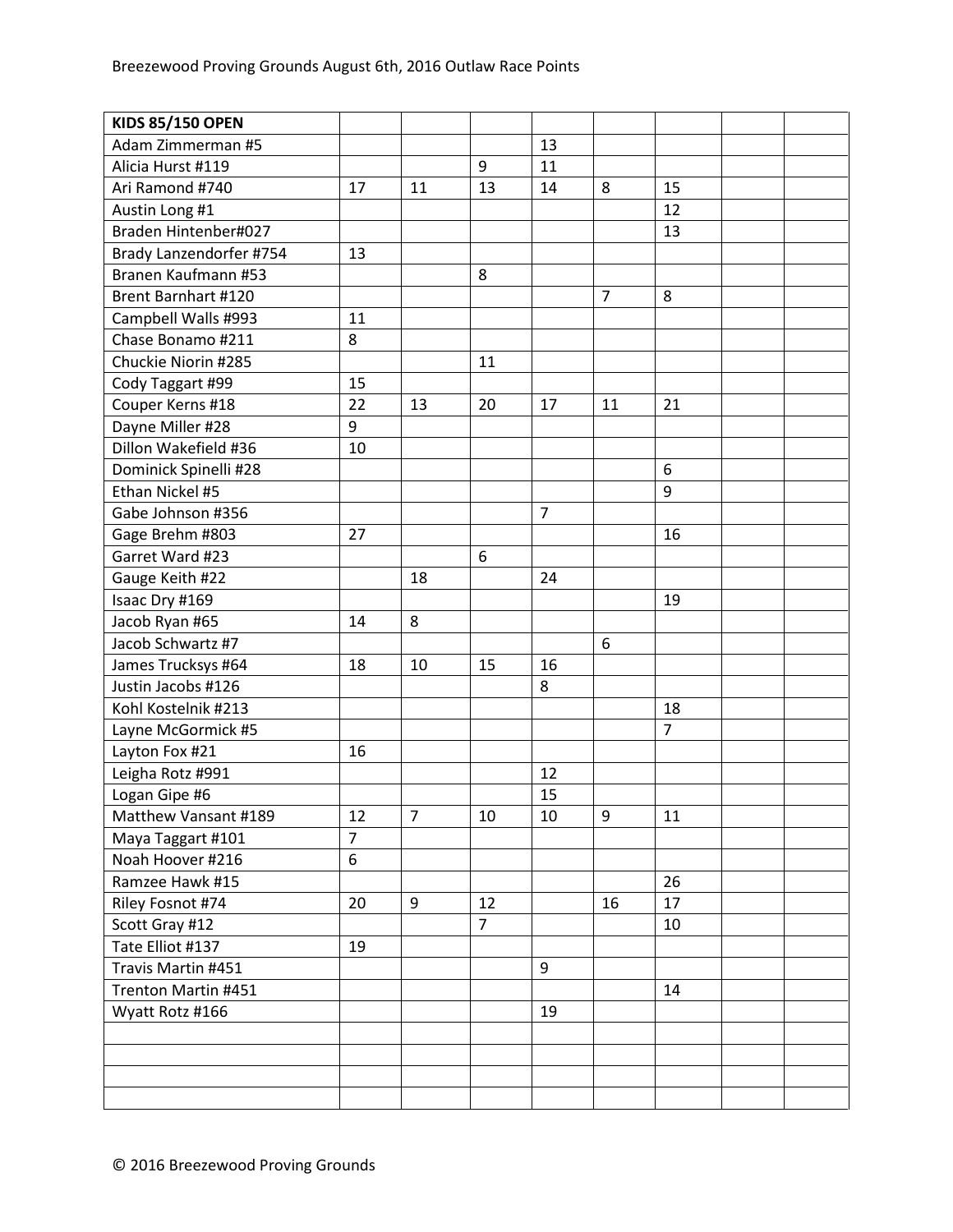| <b>Kool Boy</b>           |                |                |                |                |                |                |  |
|---------------------------|----------------|----------------|----------------|----------------|----------------|----------------|--|
| Alyssa Elliot #731        | 11             |                |                |                |                |                |  |
| Andrew Barnhart #841      | 12             |                | 12             | $\overline{7}$ |                |                |  |
| Ari Ramond #740           | $\overline{7}$ |                |                |                |                |                |  |
| Cameron Phomsopha #113    | 10             | 11             | 15             | 11             | 17             | 14             |  |
| Chuckie Niorin #285       |                |                | 10             |                |                |                |  |
| Cole Franks#15            |                |                |                |                |                | 10             |  |
| Duke Schwartz #243        |                |                | 9              |                | 6              |                |  |
| Dustin Mallow #58         | 14             | 13             | 20             | 18             | 12             | 19             |  |
| Ethan Schwartz #826       |                | 6              | 8              | 8              | 8              | 8              |  |
| Gage Brehm#803            |                |                |                |                |                | 9              |  |
| Gage Stine #1             | 19             |                |                |                |                |                |  |
| Gauge Keith #22           |                | 18             |                | 13             |                |                |  |
| Isaac Dry#169             |                |                |                |                |                | 11             |  |
| Junior Cruz #23           | 8              | 10             |                |                |                |                |  |
| Kace Sabedra#36           |                |                |                |                | 10             |                |  |
| Kyler Coles #429          |                |                | 13             |                |                |                |  |
| Mason Guelich #691        |                |                |                |                | $\overline{7}$ | $\overline{7}$ |  |
| Noah Giles#114            |                | 9              |                |                |                |                |  |
| Ramzee Hawk#15            |                |                |                |                |                | 12             |  |
| Sam Brink #621            |                |                | $\overline{7}$ |                |                |                |  |
| Seth Holderbaum #1        | 6              |                |                |                |                |                |  |
| Seth Holderbaum#44        |                | $\overline{7}$ |                |                |                |                |  |
| <b>Trenton Martin #45</b> |                | 8              | 11             | 9              | 9              | 6              |  |
| Ty Claycomb #3            | 9              |                |                |                |                |                |  |
| Zac Dziedzickie #794      |                |                |                | 10             |                |                |  |
|                           |                |                |                |                |                |                |  |
| <b>OLD SCHOOL</b>         |                |                |                |                |                |                |  |
| Aaron Stayrook #13        |                |                |                |                | $\overline{7}$ |                |  |
| Andrew Decker #821        |                |                |                |                | 9              |                |  |
| Brandon Bowser #353       |                |                |                | 8              |                |                |  |
| Brandon Minnich #3        | 25             |                |                |                |                |                |  |
| Chris Milles #15          |                |                |                | 6              |                |                |  |
| Chuckie Niorin #285       |                |                | 12             |                |                |                |  |
| Colton Walls #258         | 12             | 8              |                |                |                | 6              |  |
| Devin Lykens #04          | 17             | 20             | 8              |                |                |                |  |
| Duke Schwartz #243        |                |                | 10             |                | 6              |                |  |
| Dustin Mallow #58         | 20             |                | 21             | 15             | 14             | 13             |  |
| Eddie Byrd #8             | 10             | 9              |                |                |                | 8              |  |
| Franklin#197              |                | $\overline{7}$ |                |                |                |                |  |
| Gage Stine #1             | 18             |                |                |                |                |                |  |
| Jason Hawkins #25         |                |                |                | $\overline{7}$ |                |                |  |
| Jody Nevling #338         | 15             |                |                |                |                |                |  |
| John Selby #817           | 16             | 15             | 16             |                |                |                |  |
| Josh Conklin #66          |                |                |                | 10             |                |                |  |
| Junior Cruz #23           | 14             | 11             |                |                |                |                |  |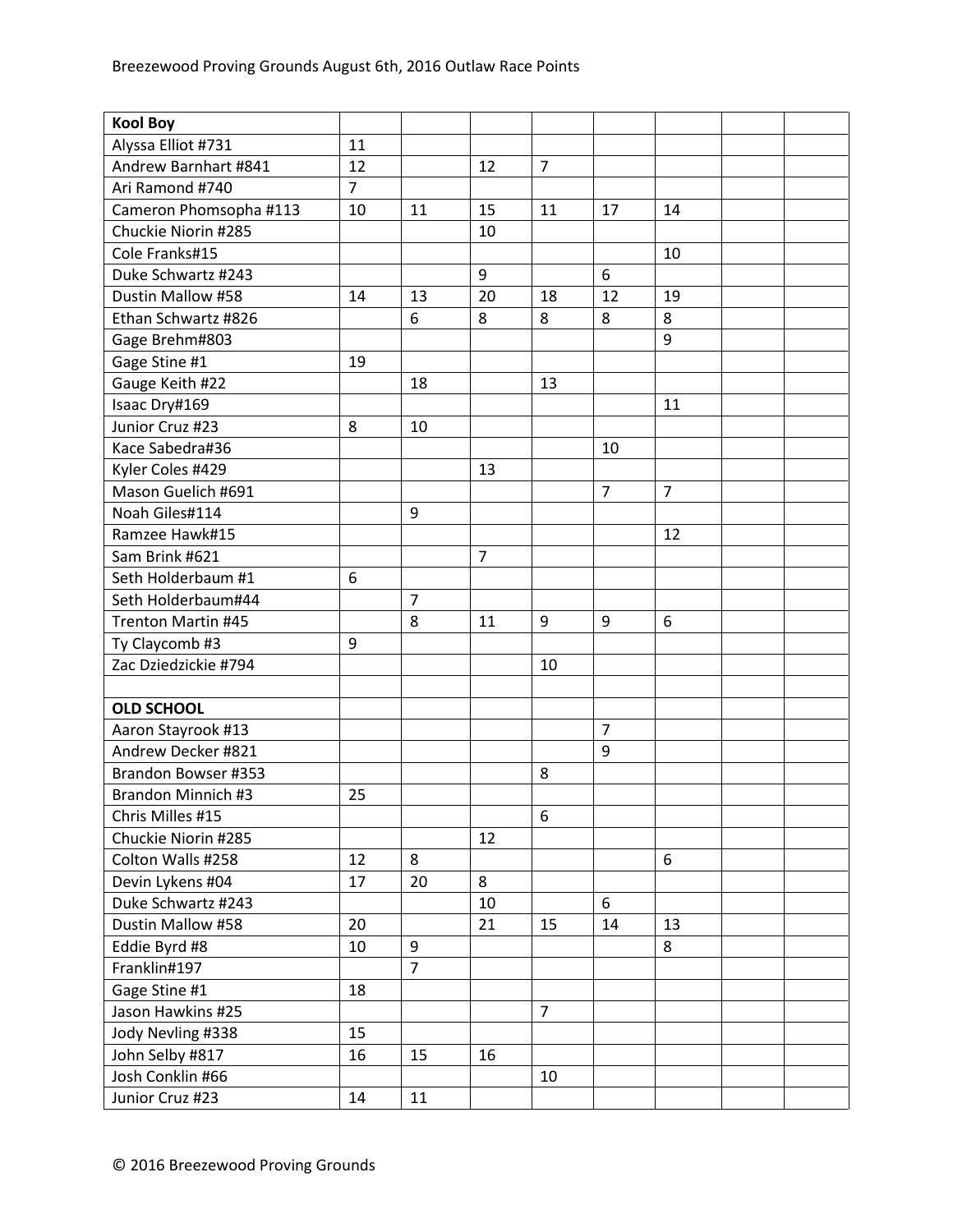| Kyler Coles #429           |                |                          | 14             |                |                        |                |  |
|----------------------------|----------------|--------------------------|----------------|----------------|------------------------|----------------|--|
| Mark Compton #423          |                | 10                       | 13             |                |                        |                |  |
| Michael Ashby #56          | $\overline{7}$ |                          |                |                |                        |                |  |
| Noah Fraklin #197          |                |                          | $\overline{7}$ |                |                        |                |  |
| Scott Myers #34            | 13             | 13                       | 9              |                |                        |                |  |
| Scott Taggart #103         | 8              |                          |                |                |                        |                |  |
| Steven Streletz #799       | 9              |                          | 11             |                |                        |                |  |
| Tyler Adams #710           | 11             | 12                       |                |                |                        |                |  |
|                            |                |                          |                |                |                        |                |  |
| <b>WOMEN OPEN</b>          |                |                          |                |                |                        |                |  |
| Alyssa Cobb #214           | $\overline{7}$ |                          |                |                |                        |                |  |
| Alyssa Elliot #731         | 15             |                          |                |                |                        |                |  |
| Amber Kesner #339          | 8              | 11                       |                |                |                        |                |  |
| Amy Hafer#86               |                | 13                       | 8              |                | $\overline{7}$         |                |  |
| Ashley Wetzel#233          |                | $\overline{7}$           |                |                |                        |                |  |
| <b>Britnee McMahon #7J</b> | 9              | 10                       |                |                |                        | $\overline{7}$ |  |
| Cassie Rupp #09            | 13             |                          |                |                | 8                      |                |  |
| Catherine Couse #118       |                |                          |                | $\overline{7}$ |                        |                |  |
| Courtney O'Hara#518        |                | 9                        |                |                |                        |                |  |
| Debra Mezaros #59          |                |                          | 6              |                | 6                      |                |  |
| Grace Payne #12            | 12             |                          |                |                |                        |                |  |
| Harley Payne#115           |                | 8                        |                |                |                        |                |  |
| Hattie Huston #x           |                |                          |                |                | 10                     |                |  |
| Jessica Woychick#63        |                | 18                       |                |                |                        |                |  |
| Leigha Rotz #991           |                |                          |                | 12             |                        |                |  |
| Lindsey Randler #44        | 20             |                          |                |                |                        |                |  |
| Maya Taggart #101          | 6              |                          |                |                |                        |                |  |
| Rikki Brown #88            | 10             |                          |                |                |                        |                |  |
| Robyn Greer #919           | 11             |                          | 13             |                | 15                     | 12             |  |
|                            |                |                          |                |                |                        |                |  |
| <b>250 BEGINNER</b>        |                |                          |                |                |                        |                |  |
| Andrew Barnhart #841       | 18             |                          | 17             | 21             |                        |                |  |
| Andrew Decker #821         |                |                          | 29             |                | 18                     |                |  |
| Andy Claar#247             |                |                          |                |                |                        | 8              |  |
| Austin Crouse #11          | 13             |                          |                |                |                        |                |  |
| Austin Monroe #6           |                | 10                       |                | 11             | 9                      | 9              |  |
| Boris Funk #41             | 22             |                          |                |                |                        |                |  |
| Brad Hopkin #973           | 32             |                          |                |                |                        |                |  |
| Brad Logsdon #22           | 17             |                          |                |                |                        |                |  |
| Brady Chrisko #538         | $33-3rd$       | $21 - 2^{\overline{nd}}$ | 25             |                |                        |                |  |
| Brady Parks #241           | 25             |                          |                |                |                        |                |  |
| Brandon Beam #1            |                | 18                       | 30             |                |                        |                |  |
| Brandon Carter #27         |                | 13                       |                |                |                        |                |  |
| <b>Brock Parshall #0</b>   | 31             |                          |                |                |                        |                |  |
| Bryce Hoffman#12           |                |                          |                |                |                        | 12             |  |
| Casey Randler #213         | $40-1$ st      |                          |                |                | $29 - 1$ <sup>st</sup> |                |  |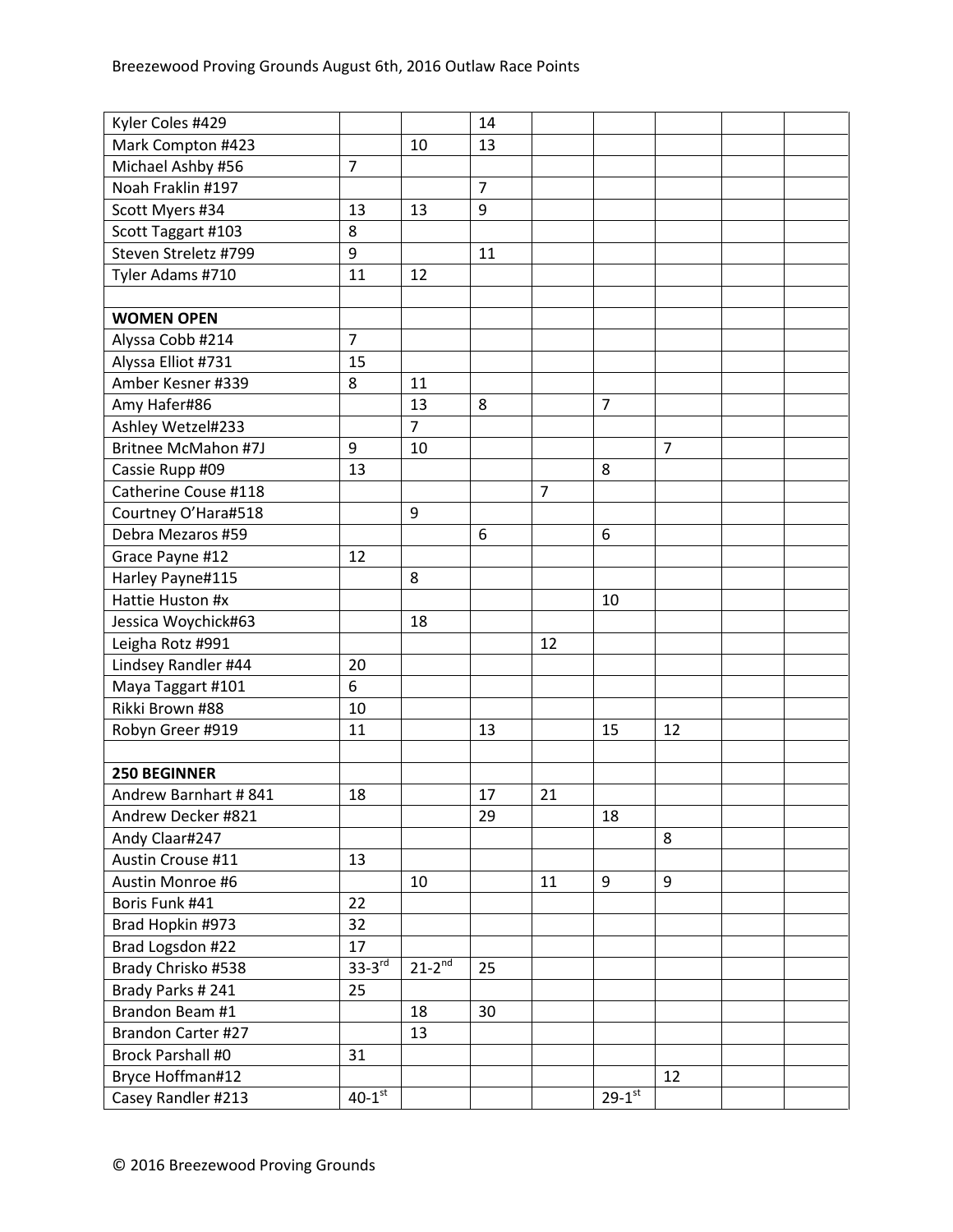| Chris West#410           |             | 8                      | 12                   |                        |                |                |     |
|--------------------------|-------------|------------------------|----------------------|------------------------|----------------|----------------|-----|
| Cody Johnson #72         | 16          | 12                     | 14                   | 13                     | $\overline{7}$ | $\overline{7}$ |     |
| Cody Wagner #9w          |             |                        | $35-2^{nd}$          |                        |                |                |     |
| Colton Walls#258         |             | 14                     |                      |                        | 15             | 15             |     |
| Curtis Hostetler #116    | 25          |                        |                      |                        |                |                |     |
| David Grey #13           |             |                        |                      | 12                     |                |                |     |
| Denise Gutiarraz #5      | 21          |                        |                      |                        |                |                |     |
| Derek McMillen #81       | 18          |                        |                      |                        |                |                |     |
| Devin Myer #7            |             |                        |                      |                        | 8              |                |     |
| Dustin Clark #987        | 20          | 12                     | 22                   |                        |                |                |     |
| Dustin Fetterman #2      | 17          | 11                     |                      |                        |                |                |     |
| Dylan Voris #621         | 26          | 15                     |                      |                        |                |                |     |
| Eric Waldon #107         | 20          |                        |                      |                        |                |                |     |
| Franklin #197            |             | 8                      |                      |                        |                |                |     |
| Hunter Biesinger #11     | 19          |                        |                      |                        |                |                |     |
| Hunter Hillyard#8        |             | $26 - 1$ <sup>st</sup> | $40-1$ <sup>st</sup> |                        |                |                |     |
| Isaac Born #116          | 12          |                        | 10                   | 14                     |                |                |     |
| Jacob Burger #716        | 28          | 18                     | 13                   |                        |                |                |     |
| Jacob Mowry #44          | 8           |                        |                      |                        |                |                |     |
| Jared McGill #54         | $35-2^{nd}$ |                        |                      |                        |                |                |     |
| Jason Inverso #91        |             |                        | 26                   |                        |                |                |     |
| Jeff Cooper #11          |             |                        |                      |                        |                | 11             |     |
| Jeremy Witner #7         | 30          |                        |                      |                        |                |                |     |
| Joe Calvert#128          | 29          |                        |                      |                        | 11             |                |     |
| Joey Montanti #169       |             |                        |                      |                        | $24-2^{nd}$    |                |     |
| Jordan Connell #142      | 26          | 17                     |                      | 19                     | 17             | 16             |     |
| Jordan Gebhardt #36      | 16          |                        |                      |                        |                |                |     |
| Josh Beal #12            | 14          |                        |                      |                        |                |                |     |
| Josh Buckner#98          |             | 10                     | 16                   | 16                     |                |                |     |
| Josh David #17           |             |                        |                      | 15                     | 12             | 14             |     |
| Justin Hemings #22J      | 27          | $20-3rd$               |                      |                        |                |                |     |
| Kalim Snowberger #7      |             |                        |                      |                        | 10             | 10             |     |
| Kavon Holderbaum #110    | 23          | $27 - 1$ <sup>st</sup> | 27                   |                        |                |                |     |
| Kegan Landis #77         | 22          |                        |                      |                        |                |                |     |
| Kenny Barber #69         |             |                        |                      |                        | 20             |                |     |
| Kevin Stailey #214       |             |                        |                      | 22                     |                | 17             |     |
| Kirk Barb #427           | 14          |                        |                      |                        |                |                |     |
| Kyle Morrow #827         | 21          |                        | 23                   |                        |                |                |     |
| Larry Wyatt #423         |             |                        | 20                   |                        |                |                |     |
| Logan Rummel #133        | 15          | 14                     |                      | 24                     | 19             |                |     |
| Luke Hahn #18            |             |                        |                      | 20                     |                |                |     |
| Matt Heacock #718        | 27          |                        | 28                   |                        |                |                |     |
| <b>Michael Ashby #56</b> | $33-3rd$    |                        |                      | $32 - 1$ <sup>st</sup> | 21             | $22 - 2^{nd}$  | 108 |
| Morgan Cessna #730       | 19          |                        |                      |                        |                |                |     |
| Nate Green#72            |             |                        |                      |                        |                | 18             |     |
| Neal Young#357           |             |                        |                      |                        |                | 13             |     |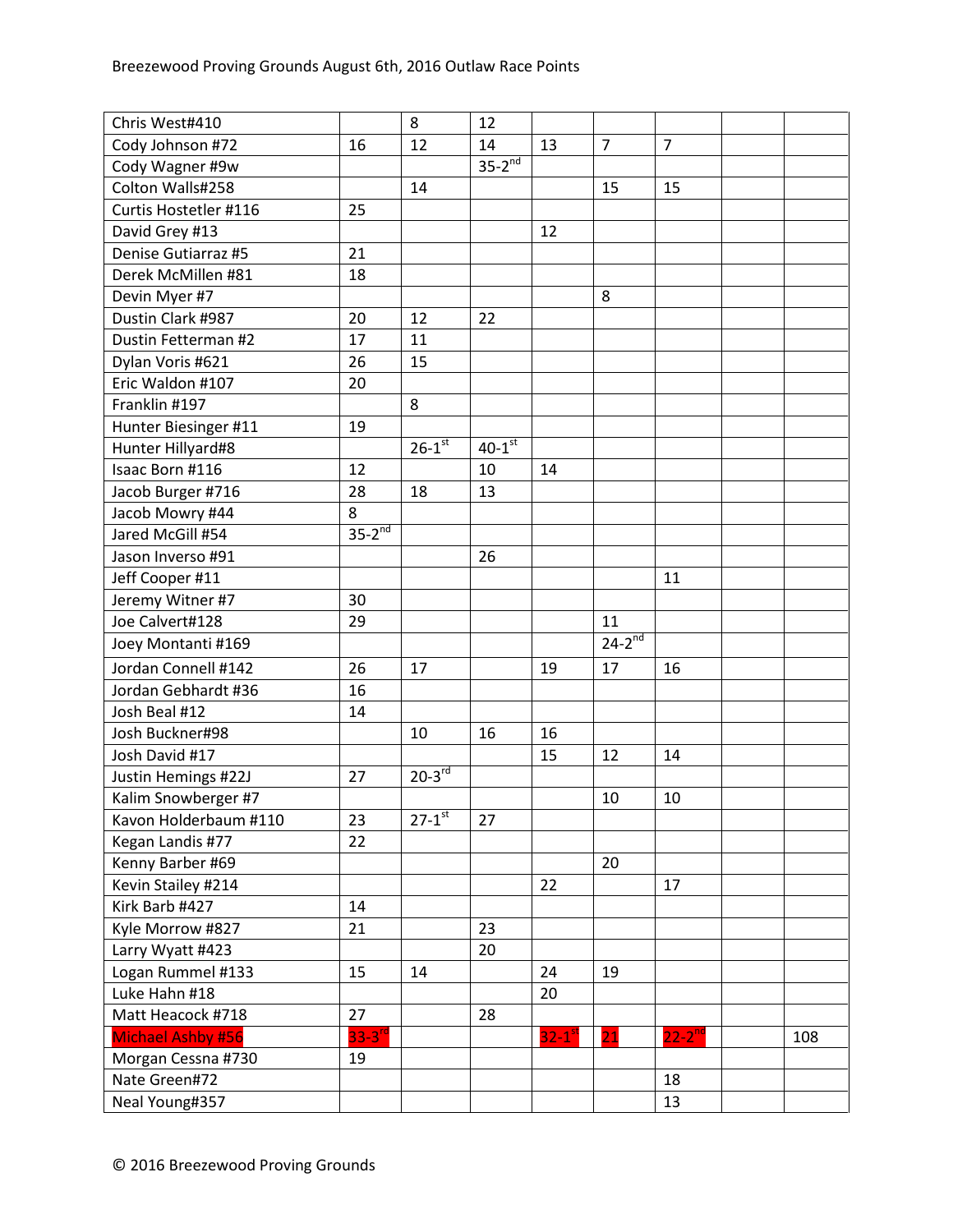| Nick Krulle #926         | 6                    |                |          |               |                          |                        |  |
|--------------------------|----------------------|----------------|----------|---------------|--------------------------|------------------------|--|
| Noah Franklin #197       | 15                   |                | 11       | 10            |                          |                        |  |
| Noah Giles#114           |                      | 17             |          |               |                          |                        |  |
| Oceus Guerra #777        | 10                   |                |          |               |                          |                        |  |
| Ryan Albright #605       |                      |                | 15       |               |                          |                        |  |
| Ryan Purkey#51           |                      | 9              |          |               |                          |                        |  |
| Sam Silfies #44          | 24                   |                | 18       |               |                          |                        |  |
| Sammy Brink #21          | 23                   |                |          |               |                          |                        |  |
| Scott Myers #34          | 31                   | 16             | 31       | $25-3^{rd}$   |                          |                        |  |
| Sean Trabold #256        |                      |                |          |               | $22 - 3^{\overline{rd}}$ |                        |  |
| Seth Fike #743           |                      | $19-3^{rd}$    |          |               |                          |                        |  |
| Seth Holderbaum #1       | 11                   | 13             |          |               |                          |                        |  |
| Seth Long #7             |                      | 9              |          |               |                          |                        |  |
| Shaun Cram #856          |                      |                |          |               | 16                       |                        |  |
| Shawn Anders Jr #134     | $40-1$ <sup>st</sup> |                |          |               |                          |                        |  |
| Tanner Adams #729        | 32                   | 19             | 24       |               | 14                       | 19                     |  |
| Tim Nell #717            | $\overline{7}$       | $\overline{7}$ |          |               |                          |                        |  |
| TJ Rhode #33             | 24                   |                | 21       | 23            | 13                       |                        |  |
| Tom Decker#16            |                      | 11             |          |               |                          |                        |  |
| Tommy Riccio #912        | 28                   |                |          |               |                          |                        |  |
| Travis Keyser#43         |                      |                |          |               |                          | $27 - 1$ <sup>st</sup> |  |
| Trenton Friend #799      | 9                    |                |          |               |                          |                        |  |
| Trevor Black #32         | 29                   | $22 - 2^{nd}$  | $33-3rd$ |               |                          |                        |  |
| Tucker Coons #71         | $35-2^{nd}$          |                |          |               |                          |                        |  |
| Ty Claycomb#6x           |                      | 16             | 32       |               |                          |                        |  |
| Tyler Adams #710         | 30                   | 15             |          |               |                          |                        |  |
| Tyler Jones #22          |                      |                | 19       |               |                          |                        |  |
| Wyatt Dunn #213          |                      |                |          | 17            |                          |                        |  |
| Zac Dziedzickie #794     |                      |                |          | $27 - 2^{nd}$ |                          |                        |  |
| Zach Jonhnston#184       |                      |                |          |               |                          | $20-3^{rd}$            |  |
| Zach Wagner #90          |                      |                |          | 18            |                          |                        |  |
|                          |                      |                |          |               |                          |                        |  |
| <b>450 BEGINNER</b>      |                      |                |          |               |                          |                        |  |
| Alden Helmick #694       | $27 - 2^{nd}$        | 21             |          |               |                          |                        |  |
| Andrew Morelli #304      |                      |                | 17       | 15            |                          |                        |  |
| Austin Karlinsey #111    | 11                   | 17             | 12       |               | 23                       |                        |  |
| Brandon Beam #103        | 19                   |                | 20       |               |                          |                        |  |
| Brandon Ickes #256       | 21                   | 24             | 16       |               | 18                       | 22                     |  |
| <b>Brock Darshall #0</b> | 15                   |                |          |               |                          |                        |  |
| Bryce Mathers #726       | 9                    |                | 10       | 10            | 11                       | 14                     |  |
| Caden Burke #420         | 14                   | 18             | 11       | 19            |                          |                        |  |
| Calvin Guelich#684       |                      |                |          |               | 30                       |                        |  |
| Carlos Pineda #330       |                      | 26             |          |               |                          |                        |  |
| Carlos Romero#78F        |                      |                |          |               |                          | 12                     |  |
| Casey Frye #303          |                      | 23             |          |               |                          |                        |  |
| Casey Randler #213       | $32-1$ <sup>st</sup> |                |          |               |                          |                        |  |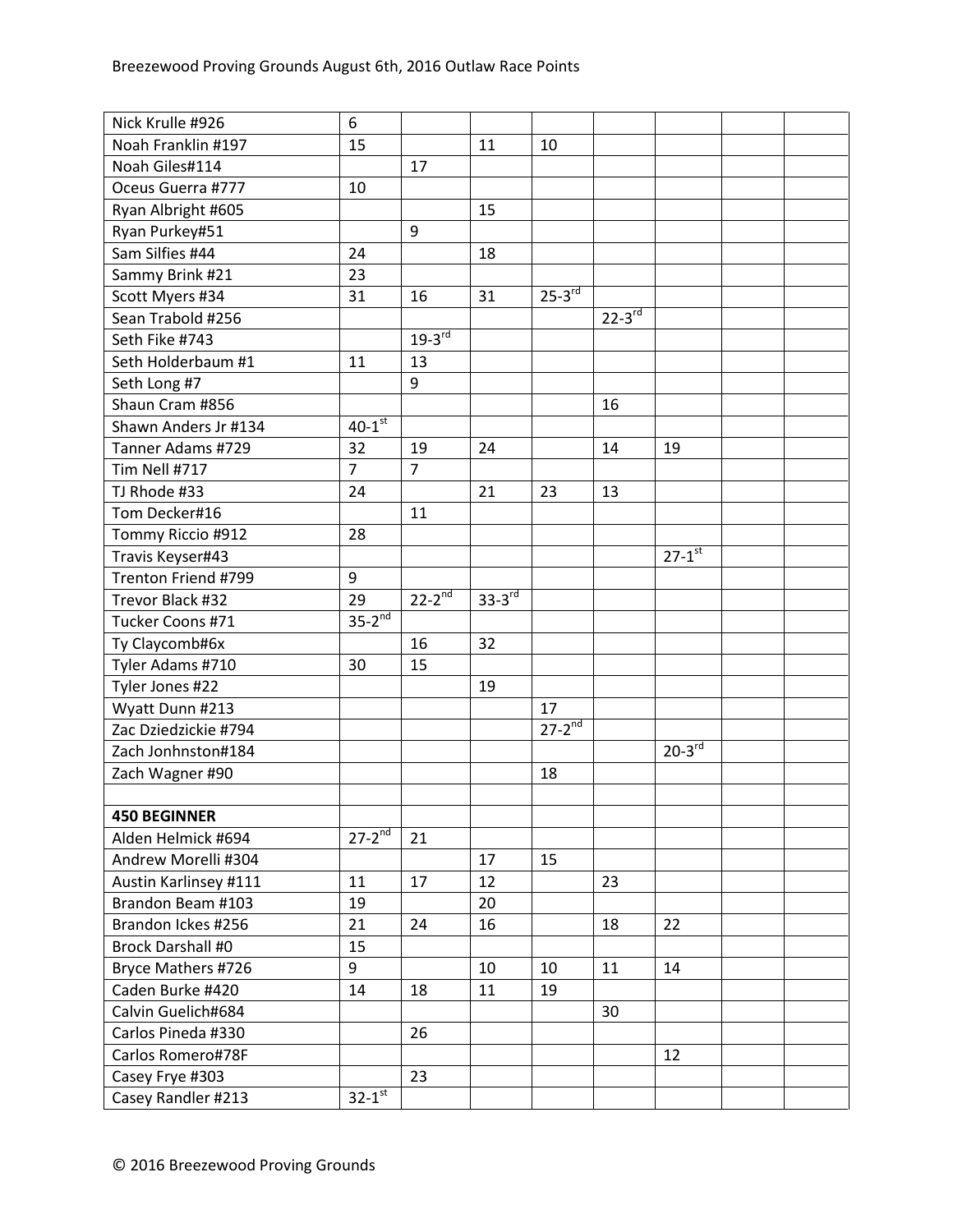| CJ Danford#7          |                | 12            |             |                      |             |               |  |
|-----------------------|----------------|---------------|-------------|----------------------|-------------|---------------|--|
| CJ Seek #616          |                |               |             | 11                   | 25          |               |  |
| Clinton Barclay #72   |                |               |             | $30-1$ <sup>st</sup> |             |               |  |
| Colton Walls #258     | 12             |               |             |                      | 17          |               |  |
| Cory McCully#6        |                | $29-2^{nd}$   |             |                      |             |               |  |
| Dakota Peters #5      | 10             |               |             |                      |             |               |  |
| Dan Loomis #24        | 18             |               | 31          |                      |             |               |  |
| David Pineda#33F      |                |               |             |                      |             | 19            |  |
| David Ramsey #99      |                | 14            | 13          |                      |             |               |  |
| Dayman Ramsey #99     | 11             |               |             |                      |             |               |  |
| Devon Kelly #301      |                | 13            |             |                      |             |               |  |
| Dustin Corle #554     |                |               |             | 22                   | 14          | 18            |  |
| Dustin Fetterman#2    |                | 13            |             |                      |             |               |  |
| Dylan McKnight#214    |                |               |             |                      |             | 10            |  |
| Dylan Voris #621      | 17             | 22            |             |                      |             |               |  |
| Ferdy Medrano #920    | $25 - 1^{st}$  | 19            |             |                      |             |               |  |
| Heath Himes #331      | 20             |               |             |                      |             |               |  |
| Jacob Burger #716     | 22             | 25            | 29          |                      |             |               |  |
| Jake Lowe #331        | 8              |               |             | 14                   |             |               |  |
| Jason Thompson #16    |                | 15            |             |                      |             |               |  |
| Jeremy Dube #15       |                |               | 26          |                      |             |               |  |
| Jeremy Wagner#726     |                |               |             |                      | 24          |               |  |
| Jeremy Whited #835    | 14             | $28-2^{nd}$   | 22          |                      |             | $23 - 3^{rd}$ |  |
| Jim Jacobs #11        |                |               |             | 9                    |             |               |  |
| Joey Montanti #169    |                |               |             |                      | $38-1$ st   |               |  |
| John Ashcraft#158     |                | $34 - 1^{st}$ |             |                      |             |               |  |
| John Flesner #7       | 24             |               |             |                      |             |               |  |
| Jordan Connell#142    |                |               |             |                      | 19          |               |  |
| Josh Webster #828     |                |               |             |                      | 29          |               |  |
| Justin Hemmings #22J  | $26-3^{rd}$    |               |             |                      |             |               |  |
| Justin Rodkey#360     |                |               |             |                      | 10          |               |  |
| Kalim Snowberger #724 | 9              | 11            | 9           |                      | 13          | 13            |  |
| Kavan Holderbaum #110 | 21             | $33-1$ st     | 23          |                      |             |               |  |
| Kenny Barber#69       |                |               |             |                      | $31-3^{rd}$ |               |  |
| Kevin Bratton #17     | 25             |               | 25          | 21                   | 22          | 20            |  |
| Kevin Staily#214      |                |               |             |                      |             | 21            |  |
| Kolton Wagner#5w      |                |               |             |                      | 21          | 17            |  |
| Kurt Vail #913        | 16             |               |             |                      |             |               |  |
| Kyle Morrow #827      | 15             |               | 28          | 12                   | 15          |               |  |
| Laetten Park #84      | 10             | 15            | 27          |                      |             |               |  |
| Lance Hughes #4       | 8              |               |             |                      |             |               |  |
| Manuel Ramos #983     | $\overline{7}$ |               |             |                      |             |               |  |
| Mason Guelich #691    | 16             |               |             | 13                   |             |               |  |
| Matt Case #831x       |                | 20            |             | $23-3^{rd}$          |             |               |  |
| Mitch Hurst #84       |                |               | $34-2^{nd}$ |                      |             |               |  |
| Nick Feudale #94      | 18             |               |             |                      |             |               |  |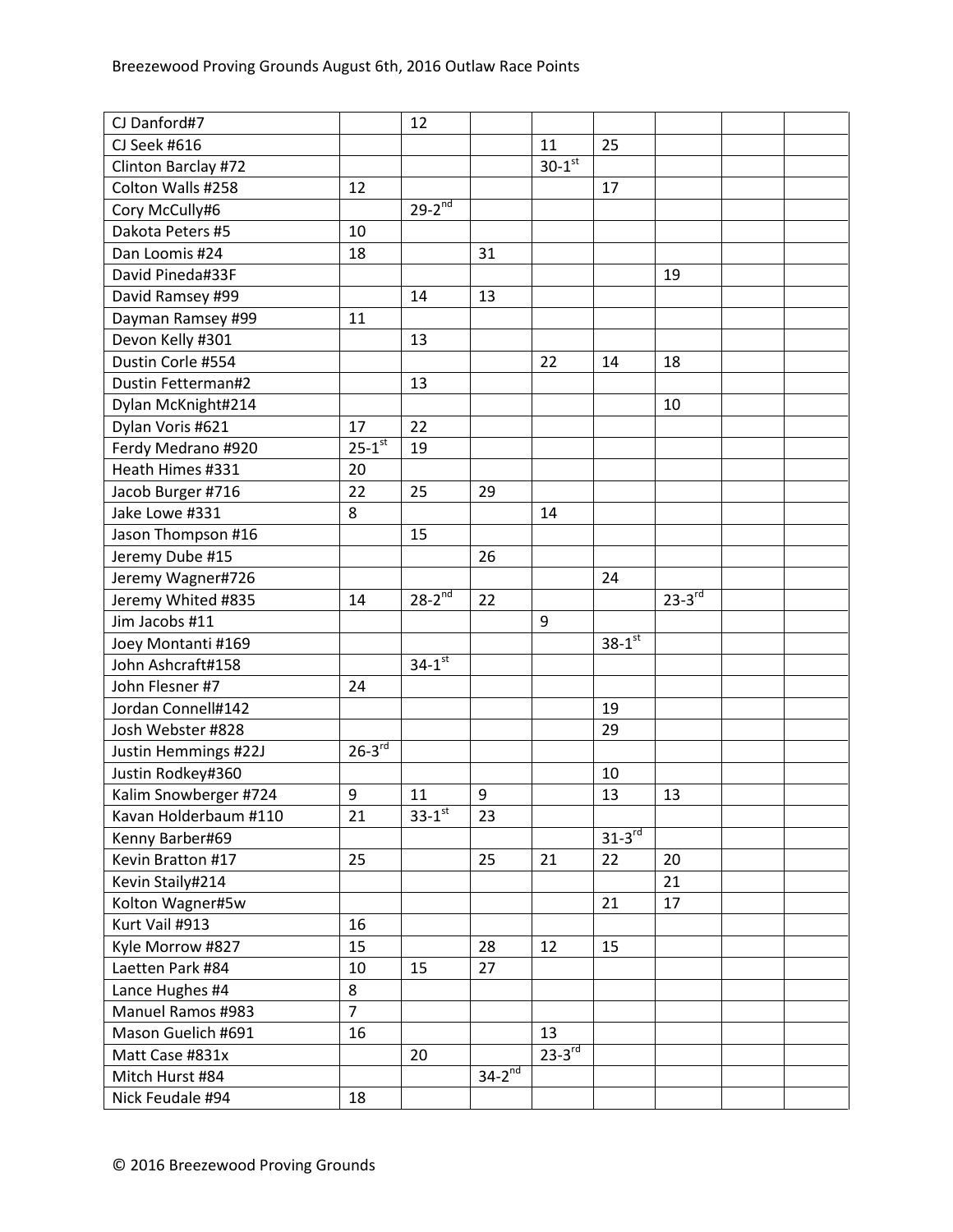| Nick Venable #5         |                |             |                | 17                   |                |                      |     |
|-------------------------|----------------|-------------|----------------|----------------------|----------------|----------------------|-----|
| Nicklos Bealieu#541     |                | 16          | 18             |                      |                |                      |     |
| Noah Straub #418        |                |             |                | 18                   |                |                      |     |
| Olmer Fuentes#29        |                |             |                |                      |                | 11                   |     |
| Rick Meyers#115         |                | 19          | 24             |                      |                |                      |     |
| Riley Schaffer #827     | 22             | 20          | 21             |                      | 27             | $25-2^{nd}$          |     |
| Ryan Novella #3         | 13             | 18          | 14             |                      |                |                      |     |
| Sammy Brink #21         | 13             |             |                |                      |                |                      |     |
| Saun Cram #856          |                |             |                |                      | 12             |                      |     |
| <b>Scott Myers #34</b>  | $28-2^{nd}$    | 22          | $39-1^{st}$    | $25-2$ <sup>nd</sup> |                |                      | 114 |
| Seth Fike #743          |                | 24          | 15             |                      |                |                      |     |
| Tanner Adams #729       | 23             |             | 30             |                      | 28             | 16                   |     |
| TJ Wendt #292           |                |             |                |                      | 20             | $30-1$ <sup>st</sup> |     |
| Travis Ritter #420      | 12             | 16          |                | 16                   | 16             |                      |     |
| Trent Bertothy #6       | 24             |             |                |                      |                |                      |     |
| Trent Russler #212      | $33 - 1^{st}$  | $27-3^{rd}$ |                |                      |                |                      |     |
| Trevor Kuhns #19        |                | 14          |                |                      |                |                      |     |
| Troy Heming #24         |                | 21          |                |                      |                |                      |     |
| Tucker Coons #71        | 23             |             |                |                      |                |                      |     |
| Ty Claycomb #3          | 17             | $26-3^{rd}$ | $32-3rd$       |                      |                |                      |     |
| Tyler Adams #710        | 19             |             |                |                      |                |                      |     |
| Tyler Kuhns#26          |                | 17          |                |                      |                |                      |     |
| Tyler Moore #796        |                | 25          |                |                      |                |                      |     |
| Zach Wendt #293         |                |             |                |                      | 26             | 15                   |     |
| Zach West #293          | 20             | 23          | 19             | 20                   |                |                      |     |
| Zack Guyan #610         |                |             |                |                      | $33-2^{nd}$    |                      |     |
|                         |                |             |                |                      |                |                      |     |
|                         |                |             |                |                      |                |                      |     |
| <b>250 INTERMEDIATE</b> |                |             |                |                      |                |                      |     |
| Aaron Dravk #607        | 18             | 17          | 16             |                      |                |                      |     |
| Austin Fry #212         |                |             |                | 15                   |                |                      |     |
| Brendan Black #41       | 16             | 14          |                |                      |                |                      |     |
| Cameron Phomsopha #113  | 10             | 15          | 20             | 8                    | $\overline{7}$ | 26                   |     |
| Carson Good #454        |                |             | 15             |                      |                |                      |     |
| Chance Watro #97        | 25             | 21          | 17             | 9                    |                |                      |     |
| Chris Hoffman #051      |                | 18          | 27             | 22                   | 17             |                      |     |
| Conner Vulcan #975      |                |             |                |                      | 9              | 12                   |     |
| Dalton Snook #3         | 15             | 11          | 8              |                      | 14             | 18                   |     |
| David Langston #32      | $\overline{7}$ |             |                |                      |                |                      |     |
| Derick Barb #494        |                |             |                |                      | 8              |                      |     |
| Don Case #141           |                |             | $\overline{7}$ |                      |                |                      |     |
| Drew Kibler #29         | 22             |             |                |                      |                |                      |     |
| Eran Pielert #153       |                |             | 11             | 11                   |                |                      |     |
| Eric Straub #38         | 26             | 19          | 19             | 17                   | 19             | 17                   |     |
| Gage Stine #1           | 21             |             |                |                      |                |                      |     |
| Grant Garber #217       | 23             |             |                |                      |                |                      |     |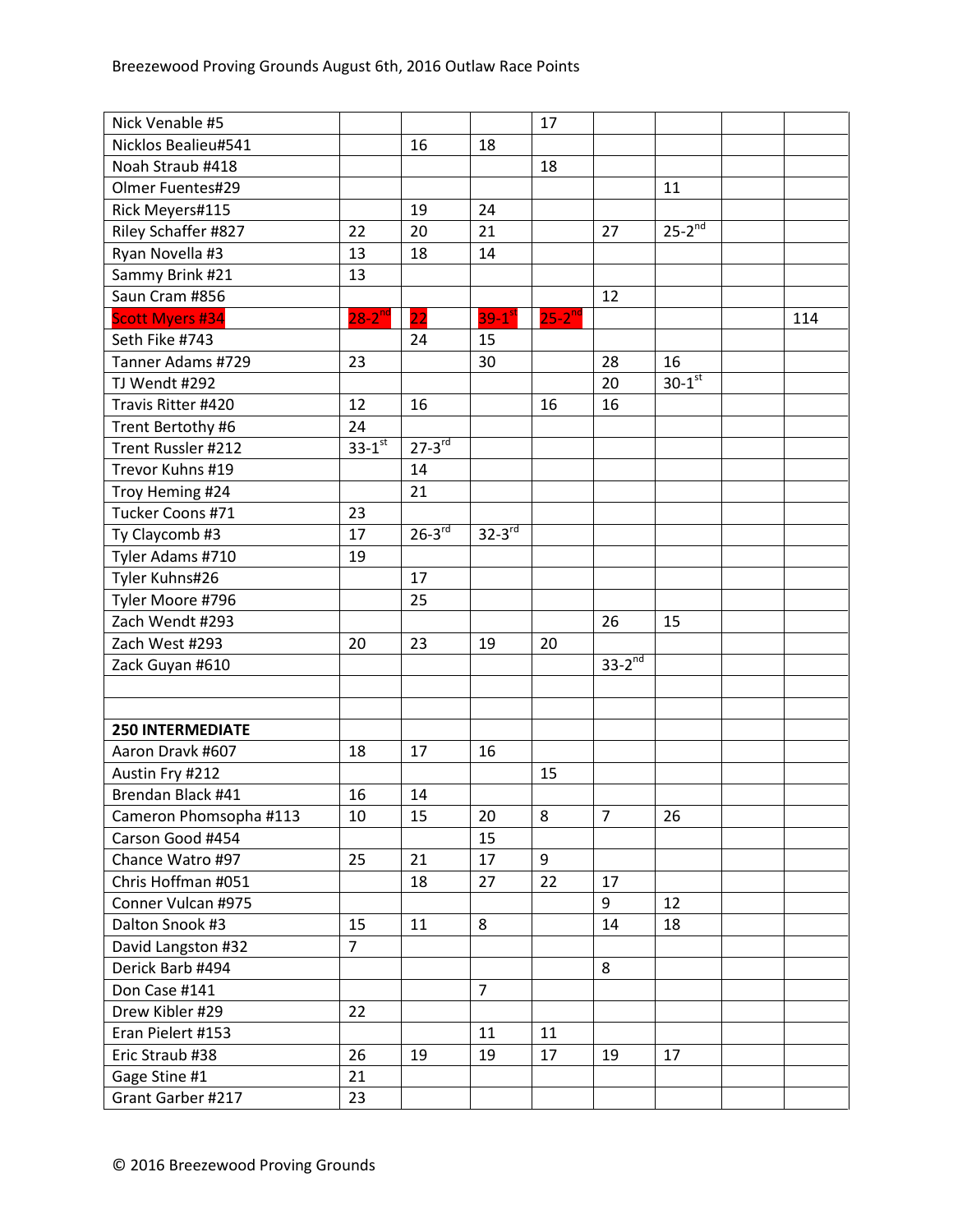| Jason Simpson #12       | 20 | 9              | 12 |                |    |    |  |
|-------------------------|----|----------------|----|----------------|----|----|--|
| John Selby #817         | 24 |                |    |                | 15 |    |  |
| Josh Montanti #69       |    |                |    |                | 24 |    |  |
| Kevin Clark #87         | 17 | 13             | 13 | 12             | 12 | 18 |  |
| Kyle Abe#323            |    |                |    |                |    | 9  |  |
| Kyle Swift #392         |    | 10             |    |                |    |    |  |
| Kyler Coles #429        |    |                | 14 |                |    |    |  |
| Mark Compton #423       | 19 | 16             | 18 | $\overline{7}$ | 11 | 16 |  |
| Matt Funk #37           | 11 |                |    |                |    |    |  |
| Mike Novella #319       | 12 |                |    |                |    | 14 |  |
| Nathan Brown #511       | 8  |                | 10 |                |    |    |  |
| Ryan Taylor #24         | 14 | 8              |    |                |    |    |  |
| Scott Clapper #60       | 34 | 26             | 22 |                |    |    |  |
| Shawn Anders #134       |    |                |    | 13             | 16 | 21 |  |
| Stash Breinich #158     | 9  | $\overline{7}$ |    | 6              | 10 | 10 |  |
| Tucker Hake #481        | 13 |                |    |                |    |    |  |
| Tyler Pennington #974   |    | 12             | 9  | 10             |    | 13 |  |
| Vincent Harrison #297   | 27 |                |    |                | 13 |    |  |
| Wes Dennis#215          |    |                |    |                |    | 15 |  |
| Wyatt Johnson #x        | 29 |                |    |                |    |    |  |
| Zach Eller#62           |    |                |    |                |    | 11 |  |
|                         |    |                |    |                |    |    |  |
| <b>450 INTERMEDIATE</b> |    |                |    |                |    |    |  |
| Aaron Dravk #607        | 26 | 14             | 15 |                |    |    |  |
| Austin Fry #212         |    |                |    | 11             |    |    |  |
| Austin Hollen #224      | 13 |                | 9  |                | 9  |    |  |
| Brett Pochet #22        | 23 | 12             | 16 | 10             |    |    |  |
| Calob Walls #259        | 20 |                |    |                | 12 | 13 |  |
| Cameron Phomsopha #113  | 10 |                |    |                |    |    |  |
| Carl Michael #114       |    |                | 6  |                |    |    |  |
| Chris Hoffman #051      |    |                | 25 | $\overline{7}$ | 15 | 8  |  |
| Clint Smith#5           |    |                |    |                |    | 6  |  |
| Cody Johnson #31        | 35 |                |    | 21             |    |    |  |
| Collin Karch #73        | 25 |                |    |                |    |    |  |
| Cory Saddler #83        |    |                |    | 14             | 20 | 22 |  |
| Curt Wilson #23         | 27 | 11             | 17 | 16             |    | 14 |  |
| Dillion Shoop #311      |    | 16             |    |                |    |    |  |
| Dustin Trey #124        |    |                |    | 12             |    |    |  |
| Dylan Shoop#311         |    |                |    |                |    | 15 |  |
| Eric Straub #38         | 22 | 13             | 12 | 9              | 11 | 11 |  |
| Ethan Brown #215        |    |                |    | 6              |    |    |  |
| Frank Schaetzke #19     | 19 |                | 13 |                |    |    |  |
| Greg Asher #1           |    |                | 18 |                |    |    |  |
| Hunter Shriner#20       |    |                |    |                |    | 17 |  |
| Jason Winter#27         |    | 10             |    |                |    |    |  |
| Joey Gay#93             |    |                |    |                |    | 12 |  |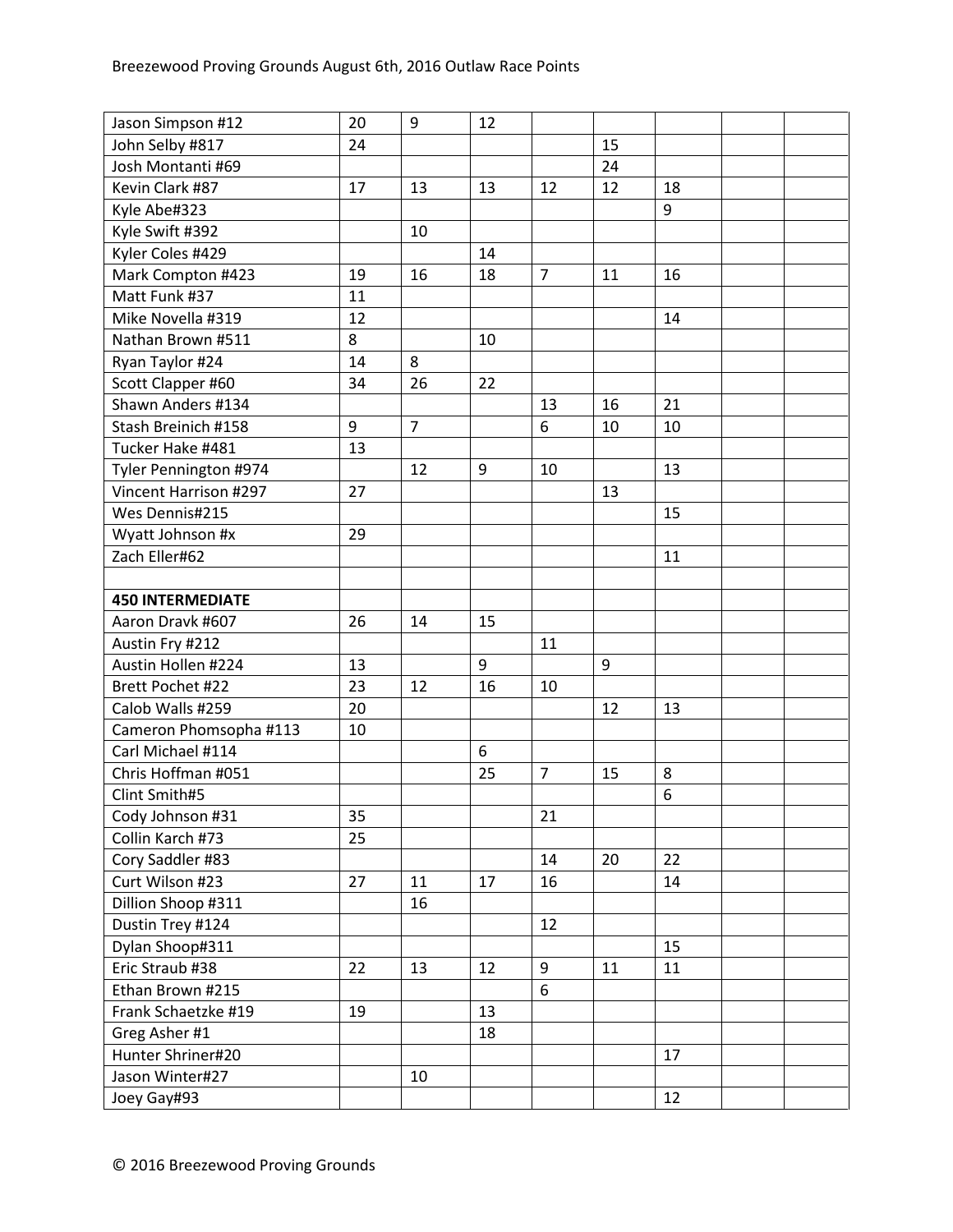| John Selby #817      |                |                | 14             |                |                |                |  |
|----------------------|----------------|----------------|----------------|----------------|----------------|----------------|--|
| Josh Montanti #69    |                |                |                |                | 13             |                |  |
| Justin Howell #177   | 16             |                |                |                |                |                |  |
| Kevin Clark #87      | 12             |                | 10             |                |                |                |  |
| Mason Logue #527     | 11             | 6              | 8              |                | 10             | 9              |  |
| Mike Feather #447    | 17             |                | 11             |                |                | $\overline{7}$ |  |
| Mike Kerns#117       |                | 8              | $\overline{7}$ | 8              |                |                |  |
| Mike Payne #75       | 24             |                |                |                |                |                |  |
| Nick Robertson #94   |                | $\overline{7}$ |                |                | 8              |                |  |
| Ryan Taylor #24      | 15             | 9              |                |                |                |                |  |
| Scott Clapper #680   | 28             | 21             | 20             |                |                |                |  |
| Shane Benitz #556    | 9              |                |                |                |                |                |  |
| Shawn Sparkman #156  | 18             |                |                | 13             |                |                |  |
| Tucker Hake #481     | 14             |                |                |                |                |                |  |
| Wes Dennis#215       |                |                |                |                |                | 10             |  |
| Zach Coons #69       | 30             |                |                |                |                |                |  |
| Zach Habegger #256   | 21             |                |                |                |                |                |  |
|                      |                |                |                |                |                |                |  |
| 250 ADVANCED         |                |                |                |                |                |                |  |
| #851                 |                |                | 10             |                |                |                |  |
| A.J. Houser #195     | 8              |                |                |                |                |                |  |
| Alex Maldet#183      |                | 10             |                |                |                |                |  |
| Billy Kwiecinski#517 |                |                |                |                |                | 16             |  |
| Brandon Albright #x  |                | 12             |                |                |                | 8              |  |
| Brandon Minnich #3   | 9              |                |                |                |                |                |  |
| Bret Shipley #702    | $\overline{7}$ |                |                | 15             |                |                |  |
| Cory Gilliam #217    | 11             |                |                |                |                |                |  |
| Derek Miller x       |                |                |                | $\overline{7}$ |                |                |  |
| Dustin Miller #188   |                |                |                | 10             |                |                |  |
| Garrett Smith #624   |                |                | 6              |                |                |                |  |
| Gauge Keith #22      |                | 17             |                |                |                |                |  |
| Jarrod Johns #92     |                | 6              |                |                |                |                |  |
| Jetti Pifer #141     |                |                | 15             |                |                | 11             |  |
| John Duckworth#621   |                |                |                |                | 9              | 9              |  |
| Kace Sabedra #36     |                |                |                |                | 6              |                |  |
| Nick Bruce #218      |                | 8              |                |                |                |                |  |
| Scott Martin #45     | 6              | $\overline{7}$ | 8              | 8              | $\overline{7}$ | $\overline{7}$ |  |
| Scotty Clark #295    | 16             |                |                |                |                |                |  |
| William Carliny#139  |                |                |                |                | 14             |                |  |
| Wyatt Johnson #x     |                | 9              | $\overline{7}$ |                |                |                |  |
|                      |                |                |                |                |                |                |  |
| <b>450 ADVANCED</b>  |                |                |                |                |                |                |  |
| A.J. Houser #951     | 6              |                |                |                |                |                |  |
| Alex Maldet #183     |                | 11             |                | 7              |                |                |  |
| Austin Monk #17      | $\overline{7}$ |                |                |                |                |                |  |
| Billy Kibler #549    |                | 18             |                |                |                |                |  |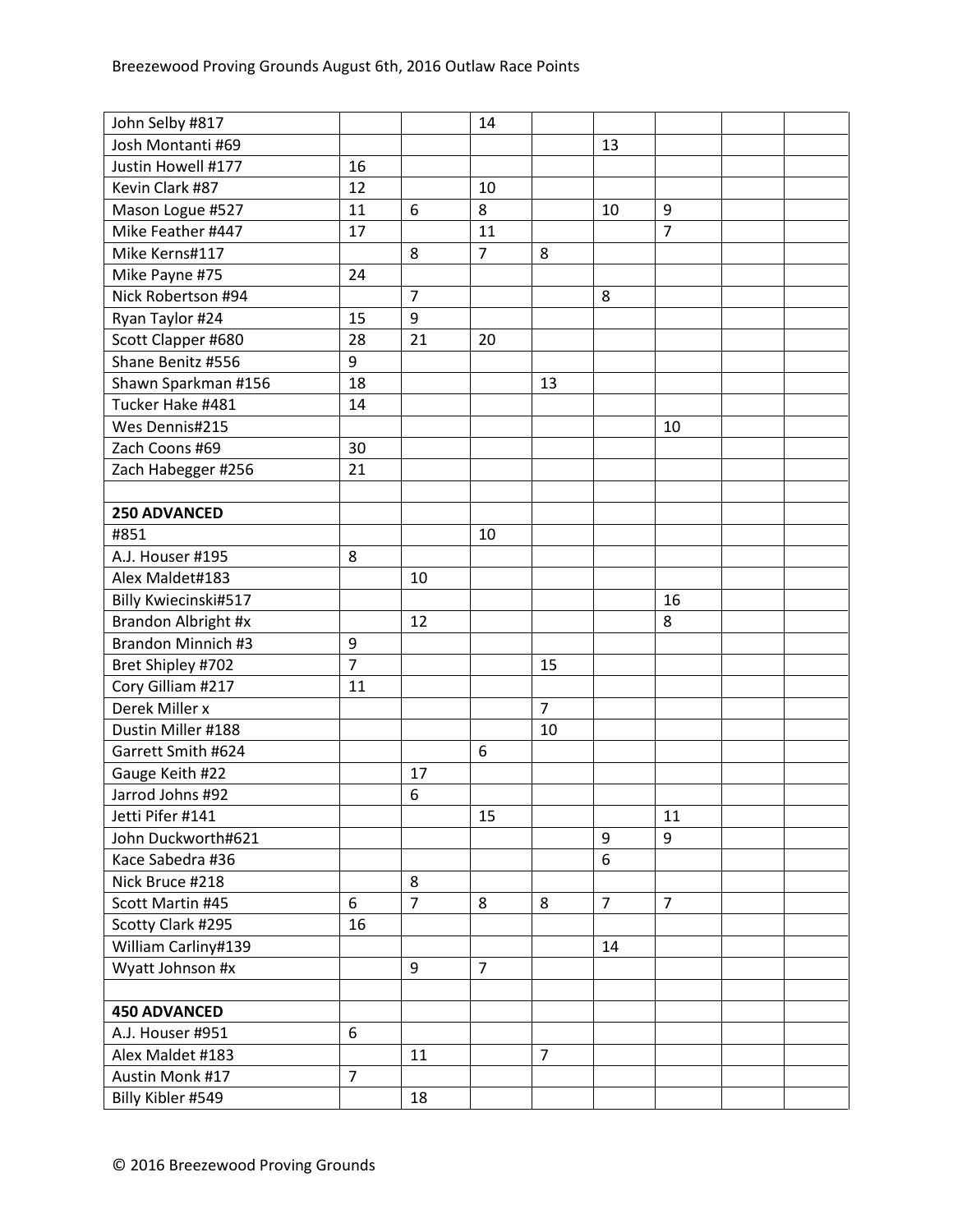| Billy Kwiecinski#517         |    |    |                |    |                | 21             |  |
|------------------------------|----|----|----------------|----|----------------|----------------|--|
| Brandon Albright #x          |    | 10 |                |    |                |                |  |
| Braxdyn Landrum #40          | 8  |    |                |    |                |                |  |
| Bret Shipley #702            | 14 |    |                | 14 | 10             | 16             |  |
| Cory Gilliam #217            | 11 |    |                |    |                |                |  |
| Dustin Miller #188           |    |    | 9              |    |                |                |  |
| Garrett Smith #624           |    |    | 16             |    |                |                |  |
| Jetti Pifer #141             |    |    | 9              |    |                | 13             |  |
| Joel Schriver#151            |    |    | $\overline{7}$ |    |                |                |  |
| Joey Deneen#257              |    |    |                |    |                | 9              |  |
| John Duckworth #621          |    |    |                |    | $\overline{7}$ | 12             |  |
| Josh Howser #718             | 19 |    | 11             |    | 6              | 14             |  |
| Josh Wilt #781               | 10 |    |                |    |                |                |  |
| Michael Foor #451            |    |    |                |    | 8              |                |  |
| Mike Novella #319            |    | 9  |                |    |                |                |  |
| Pette Castillo#920           |    |    |                |    |                | 11             |  |
| Scotty Clark #295            | 12 |    |                |    |                |                |  |
| Trent Yoder #428             | 9  |    |                |    |                |                |  |
| Vicko Castillo#72            |    |    |                |    |                | 10             |  |
| William Carliny#513          |    |    |                |    | 15             |                |  |
| Wyatt Johnson #x             |    | 13 | 8              |    |                |                |  |
|                              |    |    |                |    |                |                |  |
| VET OPEN 30+                 |    |    |                |    |                |                |  |
| Alan Bonamo#421              | 26 |    |                |    |                |                |  |
| <b>Balron Barriento #831</b> |    | 10 |                |    |                |                |  |
| Billy Kibler #549            |    | 26 |                |    |                |                |  |
| Billy Phomsopha #99          |    |    | 11             |    |                |                |  |
| Calvin Guelich#684           |    |    |                |    | 8              |                |  |
| Carlos Pineda #330           |    | 16 |                |    |                |                |  |
| Chad Fuller #626             | 21 |    |                |    |                |                |  |
| Darnell Hurst #517           | 12 |    |                |    |                |                |  |
| Denise Gutiarraz #5          | 15 |    |                |    |                |                |  |
| Drew Kible #211              | 23 |    |                |    |                |                |  |
| Emil Bravo #7                |    | 9  |                |    |                |                |  |
| Ferdy Medrano #920           | 22 | 15 |                |    |                |                |  |
| Frank Schetzke #19           | 20 |    | 19             |    |                |                |  |
| Gary Zimmerman #51           |    |    |                | 14 |                |                |  |
| Gerson Cruz #12              |    | 12 |                |    |                |                |  |
| Jarrod Johns #92             |    | 18 |                |    |                |                |  |
| Jason Inverso #91            |    |    | 12             |    |                |                |  |
| Jeremy Dube #15              | 9  |    | 9              |    |                |                |  |
| Joe Vitale #37v              |    |    | 10             |    |                |                |  |
| John Stewart#606             |    |    |                |    |                | $\overline{7}$ |  |
| Josh Chalfa #124             |    |    | $\overline{7}$ |    |                |                |  |
| Justin Schmidt#153           |    |    |                | 9  |                |                |  |
| Justin Schrengost #718       | 6  |    | 17             | 17 | 13             | 13             |  |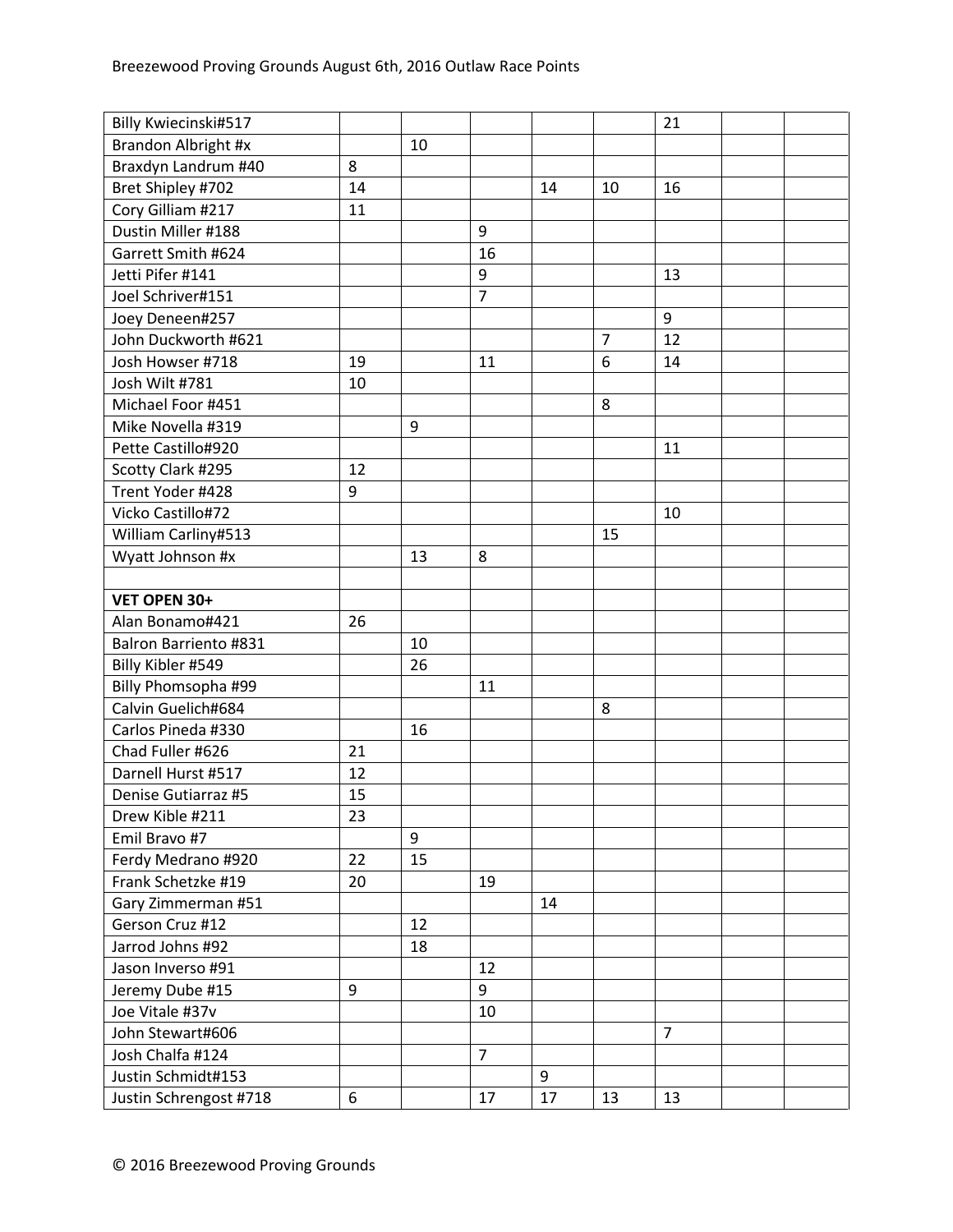| Kim Phomsopha #99        | 10             |                |                |                |                |                |  |
|--------------------------|----------------|----------------|----------------|----------------|----------------|----------------|--|
| Kris Wallace#ak47        |                |                |                |                |                | 6              |  |
| Manuel Querra #2         |                | 8              |                |                |                |                |  |
| <b>Manuel Ramos #983</b> | $\overline{7}$ |                |                |                |                |                |  |
| Matt Grove #472          | 11             | 11             | 15             | 13             |                | 8              |  |
| Matt Heacock #718        | 8              |                | 13             |                |                |                |  |
| Matt Losch #71           |                |                | 6              | 10             |                |                |  |
| Mike Kerns #733          | 16             | 17             | 16             | 15             |                |                |  |
| Mike Martin #4           | 18             |                | 8              |                |                |                |  |
| Mike Novella #319        | 13             | 14             | 26             |                | 11             | 10             |  |
| Paul Hrubochak #735      | 24             | 19             | 14             | 24             | 10             | 11             |  |
| Ron Heidel #621          | 19             | 13             |                |                | 9              |                |  |
| Scoob Lanzendorfer #754  | 17             |                |                |                |                |                |  |
| Scott Martin #45         | 14             | 21             | 21             | 19             | 18             | 18             |  |
| Shannon Farver#350       |                |                |                |                |                | 9              |  |
| Steve Memahan 36         |                |                |                | 16             |                |                |  |
| Tim Wilson #5            |                |                | 18             |                |                |                |  |
| Todd Baughman #34        |                |                |                | 12             |                |                |  |
| Vince Nolt #5            |                |                |                | 11             |                |                |  |
| Zach Coons #69           | 31             |                |                |                |                |                |  |
|                          |                |                |                |                |                |                |  |
| <b>SENIOR OPEN 45+</b>   |                |                |                |                |                |                |  |
| Bill Lauver #442         | 10             | $\overline{7}$ | 8              | $\overline{7}$ | 8              | $\overline{7}$ |  |
| David Douty #563         |                |                | 6              |                |                |                |  |
| Dirk Yoder #428          | 6              |                |                |                |                |                |  |
| Don Breinich #457        | $\overline{7}$ | 6              | $\overline{7}$ | 6              | 6              |                |  |
| Don Faulkner #13         | 8              |                |                |                |                |                |  |
| Greg Lykens #04          | 21             | 15             | 16             |                | 9              |                |  |
| Jim Jacobs#11            |                |                |                | 8              |                |                |  |
| Jody Nevling #338        | 9              | 10             |                |                |                |                |  |
| John Stewart#606         |                |                |                |                |                | 6              |  |
| Mark Howser #117         | 13             |                | 9              | 15             | 16             |                |  |
| Paul Hrubochak #735      | 14             | 8              | 11             | 10             | 11             | 14             |  |
| Rick Brown #88           | 12             |                |                |                |                |                |  |
| Scott McGill #618        | 16             |                |                |                |                |                |  |
| Steve Yingling #68       |                |                |                |                | $\overline{7}$ |                |  |
| Trevor Graham #7         | 11             |                |                |                |                |                |  |
| Willy Ricker#243         |                |                |                |                |                | 9              |  |
|                          |                |                |                |                |                |                |  |
| <b>PIT BIKE OPEN</b>     |                |                |                |                |                |                |  |
| Andy Rook #31            | 6              |                |                |                |                |                |  |
| Branen Haufmann #53      |                |                | 11             |                |                |                |  |
| Calob Walls#259          |                |                |                |                |                | 13             |  |
| Christian Harris #999    |                | 6              |                |                |                |                |  |
| David Ramsey #99         |                | 13             |                |                |                |                |  |
| Dayman Ramsey #99        | 8              |                |                |                |                |                |  |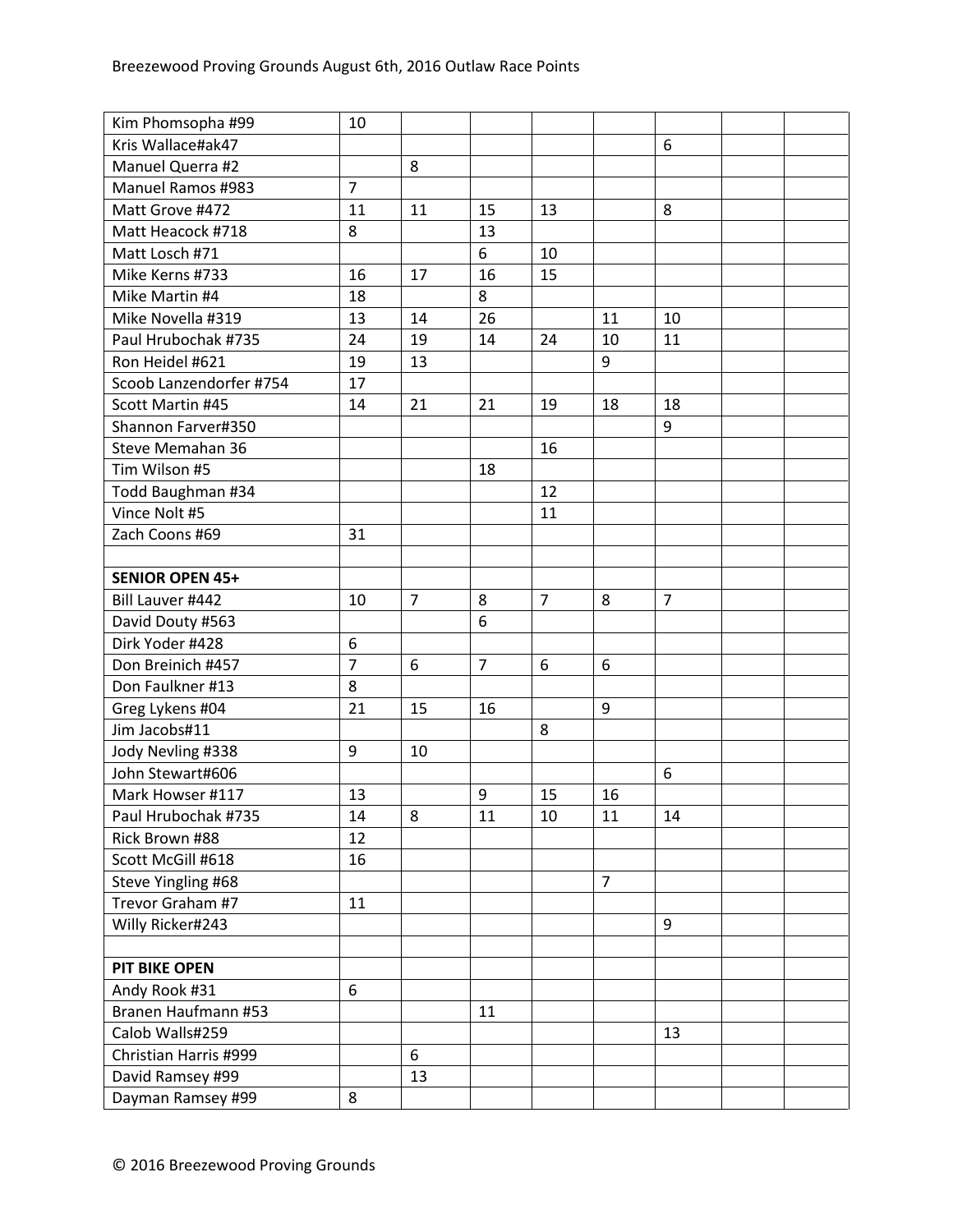| Dylan Payne #29           |                |                |                |                | $\overline{7}$   |                |  |
|---------------------------|----------------|----------------|----------------|----------------|------------------|----------------|--|
| JJ Massicot #28           | 13             |                |                |                |                  |                |  |
| Levi Lowe #3              |                | 8              |                |                |                  |                |  |
| Seth Hall #4              |                |                |                |                | 12               |                |  |
| Tiger Frindt#77           |                |                |                |                |                  | 8              |  |
| TJ Wendt#292              |                |                |                |                |                  | 6              |  |
|                           |                |                |                |                |                  |                |  |
| <b>QUADS</b>              |                |                |                |                |                  |                |  |
|                           |                |                |                |                |                  |                |  |
| <b>KIDS 50-70 OPEN</b>    |                |                |                |                |                  |                |  |
| Aiden McGuire#19          |                |                |                |                |                  | 6              |  |
| Ashton Thompson #100      |                |                |                | $\overline{7}$ |                  |                |  |
| Gianna Germano #88        |                |                |                |                | $\boldsymbol{6}$ |                |  |
| Hunter Hillbury #414      |                |                | 8              |                |                  |                |  |
| Jayden Schiffer #16       | $\overline{7}$ | 12             | 13             | 15             | 8                | 13             |  |
| Silas Condon #88          |                |                |                | 8              |                  |                |  |
| Uriah Shrivers #412       |                |                | 6              |                |                  |                |  |
| Zach Notarianni #9        | 12             | $\overline{7}$ |                | 10             | 13               | 8              |  |
|                           |                |                |                |                |                  |                |  |
| <b>KIDS 90-125 OPEN</b>   |                |                |                |                |                  |                |  |
| Adison Chornak #127       | 10             | 9              | 8              |                |                  | 8              |  |
| Bradley Fultz #9          |                |                |                |                |                  | $\overline{7}$ |  |
| <b>Brock VanWinkle#18</b> |                |                |                |                |                  | 12             |  |
| Cameron Bash #36          | 12             |                |                |                |                  |                |  |
| Cameron Kunkle #82        |                |                | $\overline{7}$ | 12             | 6                | 6              |  |
| Dane Molande#488          |                |                |                |                | 15               |                |  |
| Dylan Miller #16          | $9\,$          |                |                |                |                  |                |  |
| Jake Colson #4            | 17             | 12             | 15             |                | 8                | 9              |  |
| Jayden Russell #14        | 6              | 17             | 10             | 19             | 10               | 10             |  |
| Joanna Marlin #16         |                | $\overline{7}$ |                |                |                  |                |  |
| Kaidyn Meckley #715       |                | 6              |                |                |                  |                |  |
| Kyle Crone #4x            |                |                |                | 11             |                  |                |  |
| Savannah Marlin #1        |                | 8              |                |                |                  |                |  |
| Seth Jaffe #329           | $\overline{7}$ |                |                |                |                  |                |  |
| Vincent Dillon #54        | 8              | 10             | 6              | 14             | $\overline{7}$   | 17             |  |
|                           |                |                |                |                |                  |                |  |
| 200/300 OPEN              |                |                |                |                |                  |                |  |
| Benny Franks Jr #37       | 8              |                | $\overline{7}$ | 9              |                  |                |  |
| Brock VanWinkle#18        |                |                |                |                |                  | 10             |  |
| Corey Weavering #69       |                | 8              | 8              |                | 8                | 9              |  |
| Dylan Lowe #22            |                |                |                | $\overline{7}$ |                  |                |  |
| Dylan Payne #29           |                |                |                |                | 10               |                |  |
| Felecha Dashem #2         | 6              | $\overline{7}$ | 6              | 8              | 6                | 6              |  |
| Gabe Lukasik #9           |                | 15             | 12             | 13             | 12               | 14             |  |
| James Glauda#928          |                |                |                |                |                  | 8              |  |
| Kian Kissinger #119       | 15             |                | 17             | 10             | 17               | 12             |  |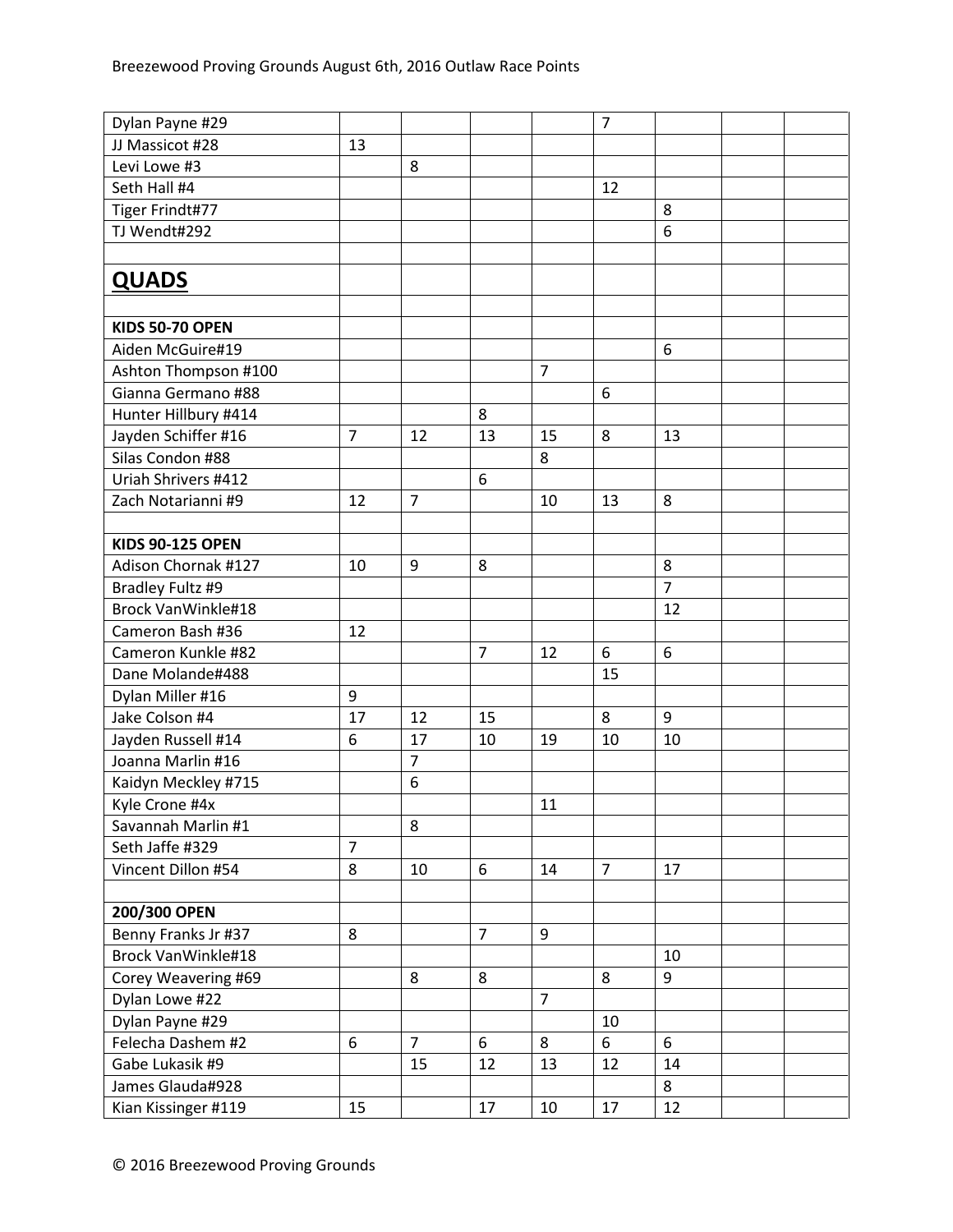| Layne McCormick#05       |                      |                        |                        |                        |                      | 11                   |    |
|--------------------------|----------------------|------------------------|------------------------|------------------------|----------------------|----------------------|----|
| Max Shiffer #14          | 10                   | 6                      | 10                     | 18                     | $\overline{7}$       | 19                   |    |
| Tyler Marlin #1          |                      |                        | 9                      |                        |                      |                      |    |
| Tyler Notarianni #6      | $\overline{7}$       | 10                     |                        | 11                     | $9\,$                | $\overline{7}$       |    |
|                          |                      |                        |                        |                        |                      |                      |    |
| <b>400 OPEN</b>          |                      |                        |                        |                        |                      |                      |    |
| Dillon Adams #19         | 6                    |                        |                        |                        |                      |                      |    |
| Jacob Ryan #75           | 15                   | 15                     | 15                     | 13                     | 12                   | 12                   |    |
| Jeremy McCauley #414     |                      | 6                      | $\overline{7}$         |                        |                      |                      |    |
| Kaden Gingras #003       | 10                   | 10                     | 8                      | 8                      | $\overline{7}$       | $\overline{7}$       |    |
| Miles Major #100         | $\overline{7}$       |                        | 6                      |                        |                      |                      |    |
| Robert Morris #450       | 8                    |                        | 10                     |                        |                      |                      |    |
| Tyler Marlin #1          |                      | $\overline{7}$         |                        |                        |                      |                      |    |
| Tyler Vaughn #177        |                      | 8                      |                        |                        |                      |                      |    |
| Zachary Leitzel #01      |                      |                        |                        | 6                      |                      |                      |    |
|                          |                      |                        |                        |                        |                      |                      |    |
| <b>BEGINNER OPEN 450</b> |                      |                        |                        |                        |                      |                      |    |
| <b>Adam Plume #8</b>     |                      | $14-3$ <sup>rd</sup>   | 9                      | $14-3$ <sup>rd</sup>   | 14                   | $22-1$ <sup>st</sup> | 73 |
| Andrew Knapp #1          | 8                    |                        |                        |                        |                      |                      |    |
| Andy Barton #00          | 8                    |                        |                        |                        |                      |                      |    |
| Austin Lewis #343        |                      |                        |                        |                        | $\boldsymbol{9}$     | 10                   |    |
| Austin Straub #49        |                      | 9                      | 13                     | 11                     | 12                   |                      |    |
| Brandon Elliot #088      |                      | 11                     | 9                      | $16 - 2$ <sup>nd</sup> | $17 - 3$ rd          | 13                   |    |
| Chad Lukenbaugh #22      | 9                    | 12                     | 12                     |                        |                      |                      |    |
| Chris Daub #1            | $\overline{7}$       |                        |                        |                        |                      |                      |    |
| Cody Rush #081           | $15-3^{rd}$          |                        | $22 - 1$ <sup>st</sup> |                        | 16                   |                      |    |
| Corey Zanenski #11       | 13                   |                        |                        |                        |                      |                      |    |
| Cory McCulley #6         |                      | $21 - 1$ <sup>st</sup> |                        |                        |                      |                      |    |
| Dan Inman #77            |                      | $16-2^{nd}$            | $17-2^{nd}$            |                        |                      | 9                    |    |
| Dante Leone #89          | $\overline{11}$      | $16-2^{nd}$            | $21 - 1$ <sup>st</sup> |                        | 13                   | $17-2^{nd}$          | 78 |
| Donovan Weaver #2        | $17-2^{nd}$          |                        |                        |                        |                      |                      |    |
| Dylan Driskel #149       | 14                   |                        |                        |                        |                      |                      |    |
| Eric Matheney #6         |                      | 11                     |                        |                        |                      |                      |    |
| Ethan Patti #22          |                      |                        |                        |                        | $24-1$ <sup>st</sup> |                      |    |
| Garrett Weaver #56       | $22-1$ <sup>st</sup> |                        |                        |                        |                      |                      |    |
| Gerald Markley Jr #16J   |                      |                        | $16-2^{nd}$            | 13                     |                      |                      |    |
| Howard Lowe #01          | 13                   | 10                     | 10                     | 10                     | 10                   | 8                    |    |
| Hunter Johnson #18       |                      |                        | 11                     |                        |                      |                      |    |
| Joe Caruso #22x          | 6                    |                        |                        |                        |                      |                      |    |
| Joe Kenney#00            |                      | 8                      | 6                      | 9                      |                      |                      |    |
| John Little #15          |                      |                        | $\overline{7}$         |                        |                      |                      |    |
| Josh Atkins #19          |                      | 13                     |                        |                        |                      |                      |    |
| Kian Kissinger #119      |                      |                        | $14-3$ <sup>rd</sup>   |                        |                      |                      |    |
| Kyle Denkobich #7        | $17 - 2^{nd}$        |                        |                        |                        |                      |                      |    |
| Kyle Holderbaum #144     |                      |                        | $\overline{7}$         |                        |                      |                      |    |
| Liam Johnson #x          | $\overline{7}$       | 9                      |                        |                        |                      |                      |    |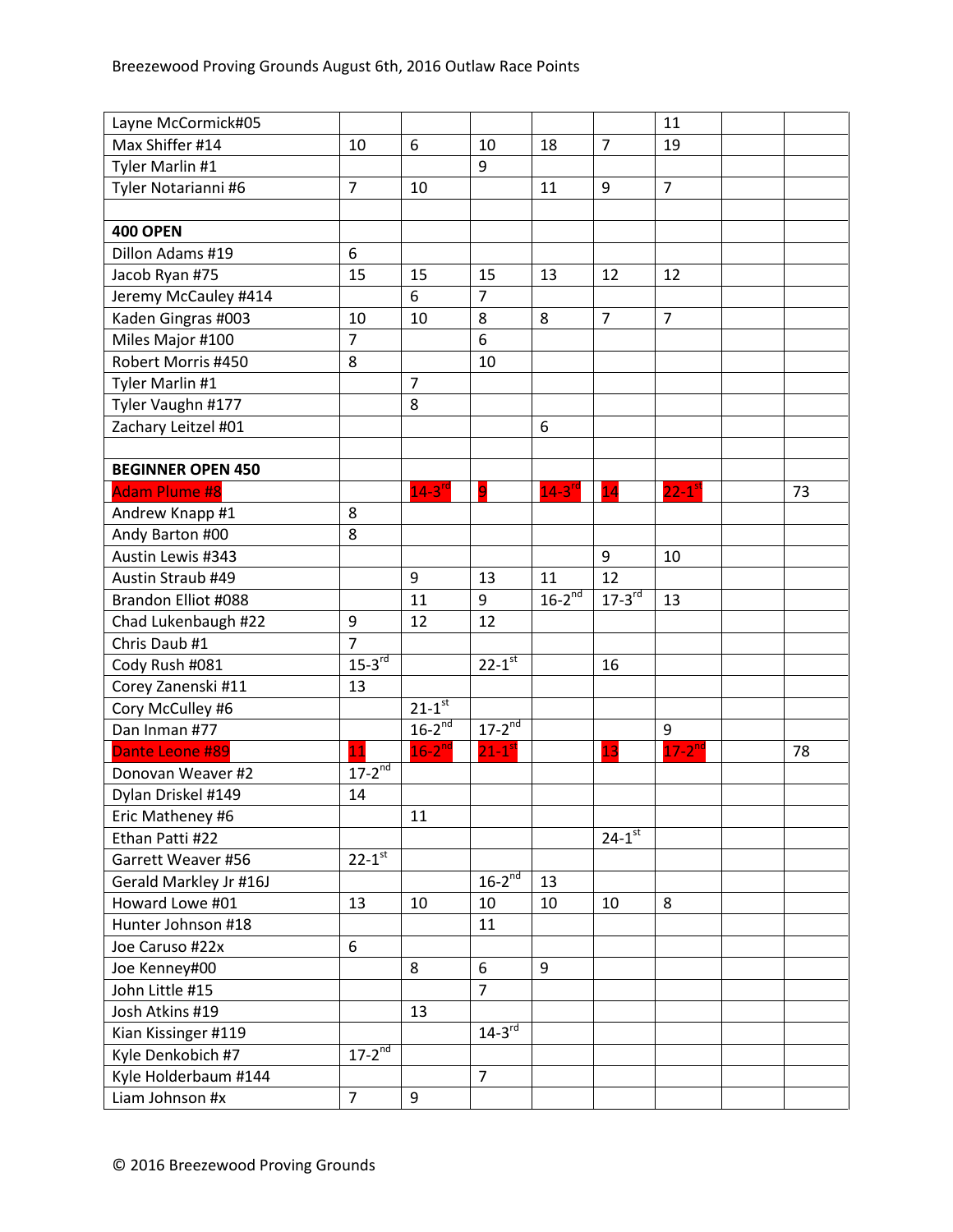| Mac Miller #2                |                      | 10                   |                      |                      |                      |                      |  |
|------------------------------|----------------------|----------------------|----------------------|----------------------|----------------------|----------------------|--|
| Mark Smith #11x              | 14                   |                      |                      |                      |                      |                      |  |
| Matt Smith #99               | 10                   |                      |                      |                      |                      |                      |  |
| Max Bittinger #373           | 9                    |                      |                      |                      |                      |                      |  |
| Max Shiffer #14              |                      |                      | 8                    | 12                   |                      | $15-3$ <sup>rd</sup> |  |
| Ryan Porch #319              | 12                   |                      |                      |                      |                      |                      |  |
| Ryan Post #88                |                      |                      | 11                   |                      |                      | 12                   |  |
| <b>Ryan Shell #713</b>       | $15-3$ <sup>rd</sup> |                      | $15-3$ <sup>rd</sup> |                      | $19-2$ <sup>nd</sup> |                      |  |
| Steven Marlin #16            |                      |                      | 10                   |                      |                      |                      |  |
| Strett Ryan #15              | 10                   |                      | 14                   | $21-1$ <sup>st</sup> | 15                   | 14                   |  |
| Taylor Olsen #88             | 11                   |                      |                      |                      |                      |                      |  |
| Timothy Notarianni #4x       |                      | 13                   |                      |                      |                      |                      |  |
| TJ Notarianni #32            |                      |                      |                      |                      | 11                   |                      |  |
| Travis Smith #41             |                      | $14-3^{rd}$          | 6                    |                      |                      |                      |  |
| Trevor Bulgar #004           | $22 - 1^{st}$        | $21-1$ <sup>st</sup> |                      |                      |                      |                      |  |
| Tyler Marlin #1              |                      |                      | 12                   |                      |                      |                      |  |
| Tyler Notarianni#32          |                      |                      |                      |                      |                      | 11                   |  |
| Tyler Rohrbaugh #4           | 12                   | 12                   | 13                   |                      |                      |                      |  |
| Tyler Vaughn #177            | 6                    |                      |                      |                      |                      |                      |  |
| Zack Smith #034              |                      |                      | 8                    |                      |                      |                      |  |
|                              |                      |                      |                      |                      |                      |                      |  |
| <b>INTERMEDIATE OPEN 450</b> |                      |                      |                      |                      |                      |                      |  |
| Brayden Bonsall #512         | 10                   |                      | 11                   | 13                   |                      |                      |  |
| Brock Jumper #112            | 18                   |                      |                      |                      |                      |                      |  |
| Cody Naugle #62              | 10                   | 11                   | 12                   | 11                   | 8                    | 10                   |  |
| Cole Wertz #21               | 14                   | 8                    |                      | 10                   |                      | 12                   |  |
| Colton Bloser #00            | 8                    | 10                   |                      |                      |                      |                      |  |
| Dayton Buhrman #56           | 6                    | 18                   | 15                   | 16                   | 12                   | 14                   |  |
| Drew Flinchum #101           | $\overline{7}$       | 9                    | 8                    | 8                    |                      |                      |  |
| Dylan Hangst #151            | 9                    |                      |                      |                      |                      |                      |  |
| Ethan Worden#794             |                      |                      |                      |                      |                      | 11                   |  |
| Hunter Grimes #758           | 13                   |                      | 17                   |                      |                      |                      |  |
| Joey #11                     |                      |                      | $\overline{7}$       |                      |                      |                      |  |
| John Fowler #01              | 6                    |                      |                      |                      |                      |                      |  |
| John Wiesheier #524          |                      |                      |                      | 9                    | $\overline{7}$       | 8                    |  |
| Jonathan Blemler #326        | 12                   | 11                   | 14                   | 14                   | 17                   | 19                   |  |
| Jordan Williard #010         | 9                    | 9                    |                      |                      |                      | 9                    |  |
| Josh Whetstone #02           | 11                   | 10                   | 16                   | 12                   |                      |                      |  |
| Kyle Diehl #22D              | 11                   | 13                   | 19                   | 21                   | 10                   | 6                    |  |
| Mike Briscoe #91             | 8                    | 8                    | 9                    | $\overline{7}$       | 6                    |                      |  |
| Mike Weaber#581              |                      | 13                   |                      |                      |                      |                      |  |
| Ryan Fosnot #749             | 19                   | 18                   | 24                   |                      |                      |                      |  |
| Sam Sickler #04              |                      |                      | 10                   |                      |                      |                      |  |
| Travis Loring #28            | $\overline{7}$       | $\overline{7}$       |                      |                      |                      |                      |  |
| Trevor Bulgar #004           |                      |                      | 13                   |                      | 9                    | $\overline{7}$       |  |
|                              |                      |                      |                      |                      |                      |                      |  |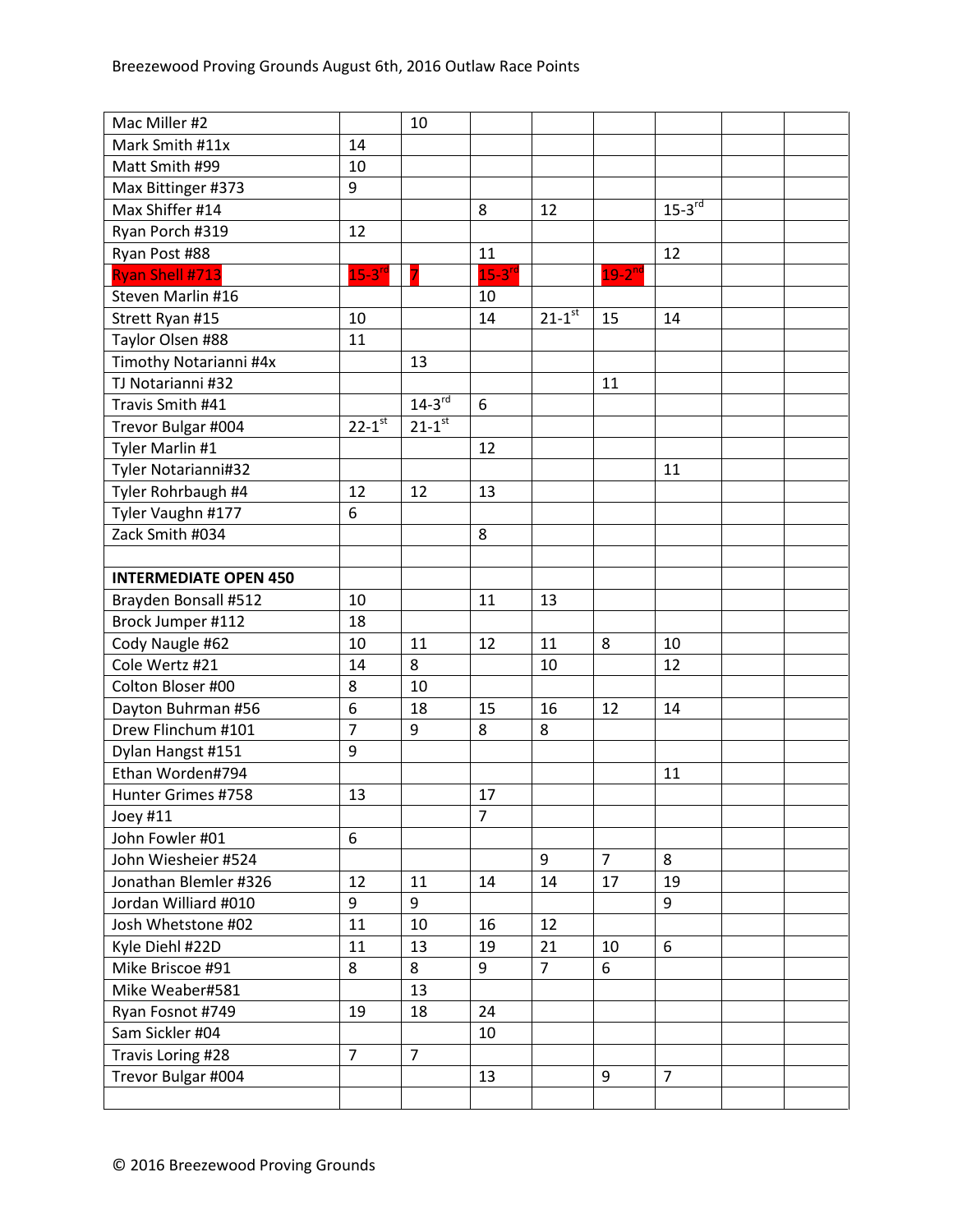| <b>ADVANCED OPEN 450</b> |                |                |                |                |                |                |  |
|--------------------------|----------------|----------------|----------------|----------------|----------------|----------------|--|
| Andy Ehrenzeller #55     |                |                | 9              |                |                |                |  |
| Brandon Krone #897       | 6              | 6              | 6              |                | 6              | $\overline{7}$ |  |
| Brenton Stein #28        | 8              | 8              | 8              | 10             |                |                |  |
| Chris Walls #13          |                |                | $\overline{7}$ |                |                |                |  |
| Hunter Dentler #35D      |                |                |                | 8              |                |                |  |
| John Glauda Jr #712      |                |                |                |                |                | 6              |  |
| Justin Feight #297       | 11             | 15             | 11             | 12             | 13             | 16             |  |
| Kyle Dibert #5           | $\overline{7}$ | $\overline{7}$ |                | 9              |                |                |  |
| Nick Moser #77           | 16             |                |                |                |                |                |  |
| Ronnie Rusch#714         |                |                |                |                |                | 8              |  |
| Tim Notarianni #32       |                |                |                |                | 8              | 9              |  |
| Ty Gehman #113           | 9              | 10             | 16             | 17             |                | 11             |  |
|                          |                |                |                |                |                |                |  |
| <b>WOMEN OPEN</b>        |                |                |                |                |                |                |  |
| Alicia McCormick#411     |                |                |                |                |                | 10             |  |
| Ashley Imler #6          | 18             |                | 17             |                | 17             | 19             |  |
| Breanna Savage #104      |                |                |                | 11             | 12             | 14             |  |
| Courtney Caldwell #43    |                | 11             |                |                |                |                |  |
| Emily Ramond #202        | $\overline{7}$ |                | $\overline{7}$ | $\overline{7}$ | $\overline{7}$ | $\overline{7}$ |  |
| Holly Carroll #595       |                | $\overline{7}$ | 9              | 9              |                |                |  |
| Jen Notarianni #104      | 8              |                |                |                |                |                |  |
| Kara Merritt#211         |                |                |                |                |                | 12             |  |
| Maddie Hill #505         | 9              | 6              | 8              | 8              | 6              | 8              |  |
| Madison Lukasik #8       | 11             | 8              | 6              | 13             | 9              | 6              |  |
| Mary Beth Mampel #78     | 6              |                |                |                |                |                |  |
| Shelby Cobrando #55      | 13             | 16             | 12             | 18             | 10             | 9              |  |
| Tabby Hushon #4          | 10             | 9              | 10             | 10             | 8              | 11             |  |
|                          |                |                |                |                |                |                |  |
| VET OPEN 30+             |                |                |                |                |                |                |  |
| Alex Rodriguez #75       |                | 6              |                |                |                |                |  |
| Andy Ehrenzeller #55     |                |                | 16             |                |                |                |  |
| Benny Franks #79         |                |                | 11             | 17             |                |                |  |
| Bill Haer #66            | 6              |                | 6              |                |                |                |  |
| Chad Herschel #20        |                |                |                |                | 9              |                |  |
| Daryl Rhine #45          | $\overline{7}$ | 10             | 9              | 9              | $\overline{7}$ | 10             |  |
| David Germano #14        |                |                |                |                | 8              |                |  |
| Howard Dashem #606       | 8              | $\overline{7}$ | $\overline{7}$ | 8              | 6              | 6              |  |
| John Shank #820          | 11             | 8              |                | 6              | 11             | 8              |  |
| Josh Atkins #19          |                | 12             |                | 12             |                |                |  |
| Mike Briscoe #91         | 16             | 17             | 8              | 10             | 16             | 15             |  |
| Travis Loring #28        | 9              | 9              |                | $\overline{7}$ |                | $\overline{7}$ |  |
|                          |                |                |                |                |                |                |  |
| <b>TRIKES</b>            |                |                |                |                |                |                |  |
|                          |                |                |                |                |                |                |  |
| 350X                     |                |                |                |                |                |                |  |
|                          |                |                |                |                |                |                |  |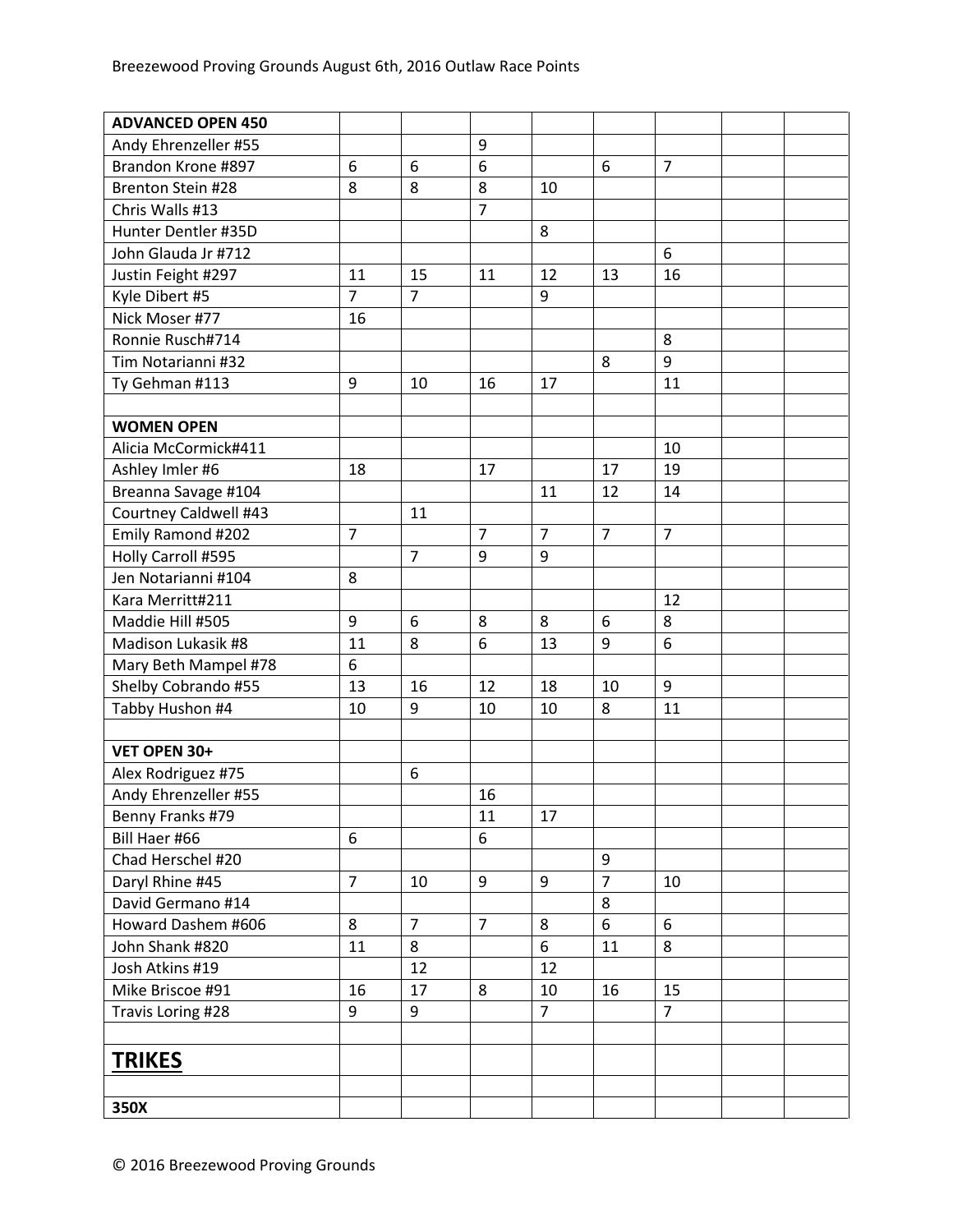| Chris Cipoletti #247    | 8              |  |                |  |  |
|-------------------------|----------------|--|----------------|--|--|
| Chris Headley #889      | 14             |  |                |  |  |
| Daniel Patterson #13    | $\overline{7}$ |  |                |  |  |
| Dave Ridgeway #131      | 15             |  | 8              |  |  |
| DJ Stevenson #54        | 10             |  |                |  |  |
| Dwight Jeckel #138      |                |  | 10             |  |  |
| Josh Gettemy#819        | 12             |  |                |  |  |
| Kerry Schmelze #777     | 6              |  |                |  |  |
| Lee Marker #5           | 22             |  | 17             |  |  |
| Mike Ruane #007         | 11             |  | $\overline{7}$ |  |  |
| Ruston Renn #69         | 13             |  | 9              |  |  |
| Sean Ridgeway #314      | 17             |  | 12             |  |  |
| Steven Jacoby #17x      | 9              |  | 6              |  |  |
|                         |                |  |                |  |  |
| 200X                    |                |  |                |  |  |
| Bryan Ditch #97         | 19             |  | 16             |  |  |
| Charles Dobrovonly #937 |                |  | 9              |  |  |
| Chris Cipoletti #247    | 11             |  |                |  |  |
| Cody Walls #007         | 8              |  | 6              |  |  |
| Cory Owenburg #22       | 12             |  |                |  |  |
| DJ Stevenson #54        | 15             |  |                |  |  |
| Frank Berry #732        | 6              |  |                |  |  |
| Isaiah Marker #12       | 13             |  | 8              |  |  |
| Josh Kravchak #21       | 17             |  | $\overline{7}$ |  |  |
| Josh Myers #31          | $\overline{7}$ |  |                |  |  |
| Missy Rapuso #13        | 9              |  |                |  |  |
| Ray Eldridge #747       | 14             |  |                |  |  |
| Ross Massa #39          | 16             |  |                |  |  |
| Sean Ridgeway #314      | 24             |  | 11             |  |  |
| Terry Schmelzle #1985   | 10             |  |                |  |  |
|                         |                |  |                |  |  |
| <b>2 STROKE OPEN</b>    |                |  |                |  |  |
| Alan Pack #30           | 8              |  | 7              |  |  |
| Dave Swinger #520       | $\overline{7}$ |  | 8              |  |  |
| Greg Huntley #23        |                |  | 16             |  |  |
| John Souto #316         |                |  | 6              |  |  |
| Josh Hippert #412       | 6              |  |                |  |  |
| Larry Watkins #316      | 16             |  | 11             |  |  |
| Lyle Offman #3          | 9              |  |                |  |  |
| Ray Eldridge #747       | 11             |  |                |  |  |
| Sam Harkaberger #7      |                |  | 9              |  |  |
|                         |                |  |                |  |  |
| 2 Stroke Up To 265cc    |                |  |                |  |  |
| Aaron Patterson #99     | 13             |  |                |  |  |
| Alan Pack #30           | 11             |  | 12             |  |  |
| Brent Baker #15         | 17             |  | 13             |  |  |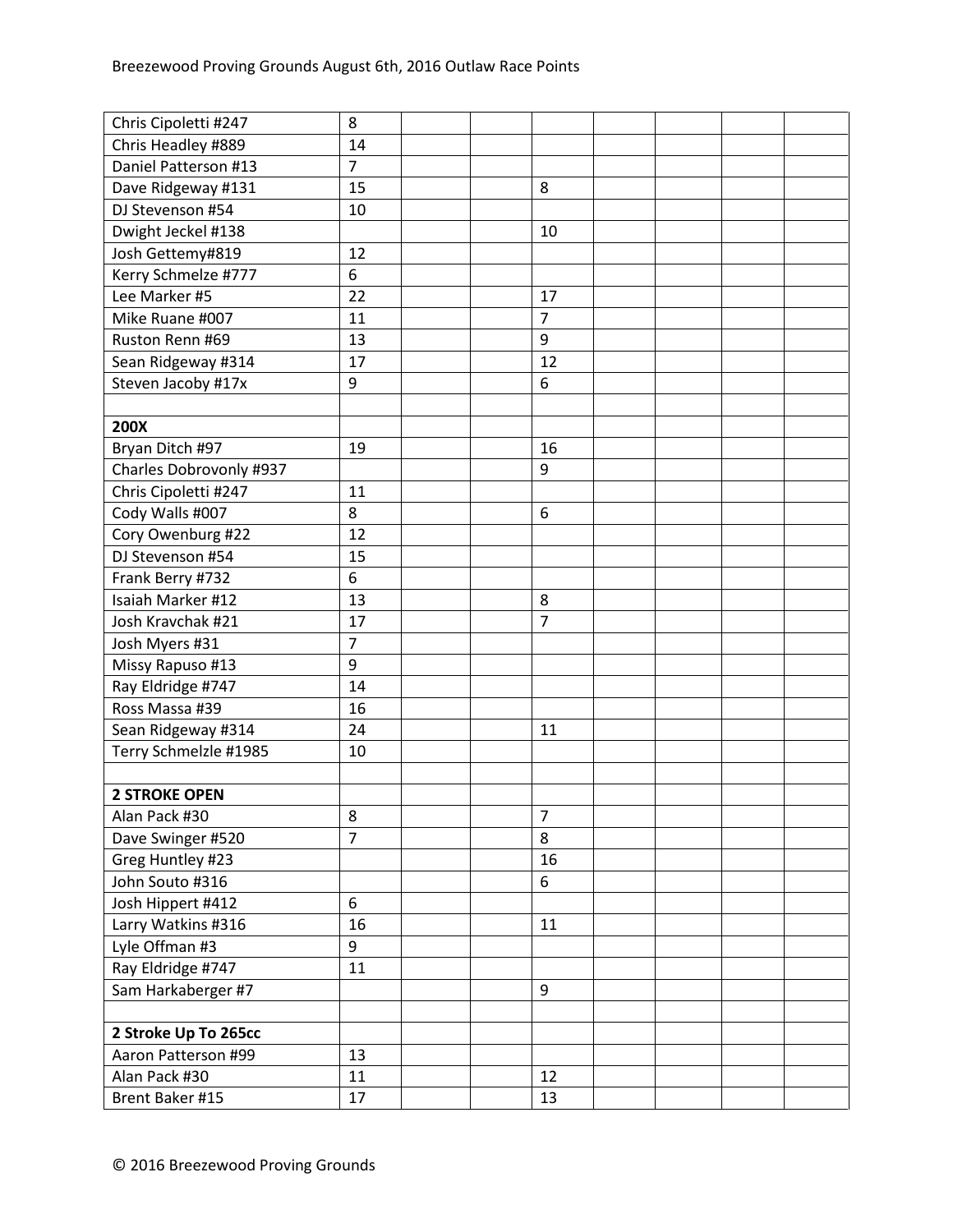| Chris Cipoletti #247      | 12             |  |                  |  |  |
|---------------------------|----------------|--|------------------|--|--|
| Chris Headley #89         | 20             |  | 17               |  |  |
| Frank Barry #723          | 9              |  |                  |  |  |
| George Hodges #510        | 14             |  | $11\,$           |  |  |
| Jim Hockenberry #7        | 8              |  |                  |  |  |
| Josh Crone #108           | 25             |  | 22               |  |  |
| Josh Kravchak #21         | 15             |  |                  |  |  |
| Josh Myers #31            | $\overline{7}$ |  |                  |  |  |
| Larry Watkins #37         | 16             |  | 14               |  |  |
| Regina Swinger #3         | $10\,$         |  | 10               |  |  |
| Ted Trey Trey #9          | 18             |  | 15               |  |  |
|                           |                |  |                  |  |  |
| HARDTAILS/MINI/SHAFTDRIVE |                |  |                  |  |  |
| Bryan Ditch #97           | 13             |  | 14               |  |  |
| Chris Headley #89         | 8              |  |                  |  |  |
| Devin Purcell #26         | 6              |  |                  |  |  |
| Heather Seamon #88        |                |  | $\boldsymbol{9}$ |  |  |
|                           |                |  |                  |  |  |
| <b>KIDS OPEN</b>          |                |  |                  |  |  |
| David Swinger III         | 12             |  | 12               |  |  |
| Wesley Franke #773        | $\overline{7}$ |  | $\overline{7}$   |  |  |
|                           |                |  |                  |  |  |
|                           |                |  |                  |  |  |
|                           |                |  |                  |  |  |
|                           |                |  |                  |  |  |
|                           |                |  |                  |  |  |
|                           |                |  |                  |  |  |
|                           |                |  |                  |  |  |
|                           |                |  |                  |  |  |
|                           |                |  |                  |  |  |
|                           |                |  |                  |  |  |
|                           |                |  |                  |  |  |
|                           |                |  |                  |  |  |
|                           |                |  |                  |  |  |
|                           |                |  |                  |  |  |
|                           |                |  |                  |  |  |
|                           |                |  |                  |  |  |
|                           |                |  |                  |  |  |
|                           |                |  |                  |  |  |
|                           |                |  |                  |  |  |
|                           |                |  |                  |  |  |
|                           |                |  |                  |  |  |
|                           |                |  |                  |  |  |
|                           |                |  |                  |  |  |
|                           |                |  |                  |  |  |
|                           |                |  |                  |  |  |